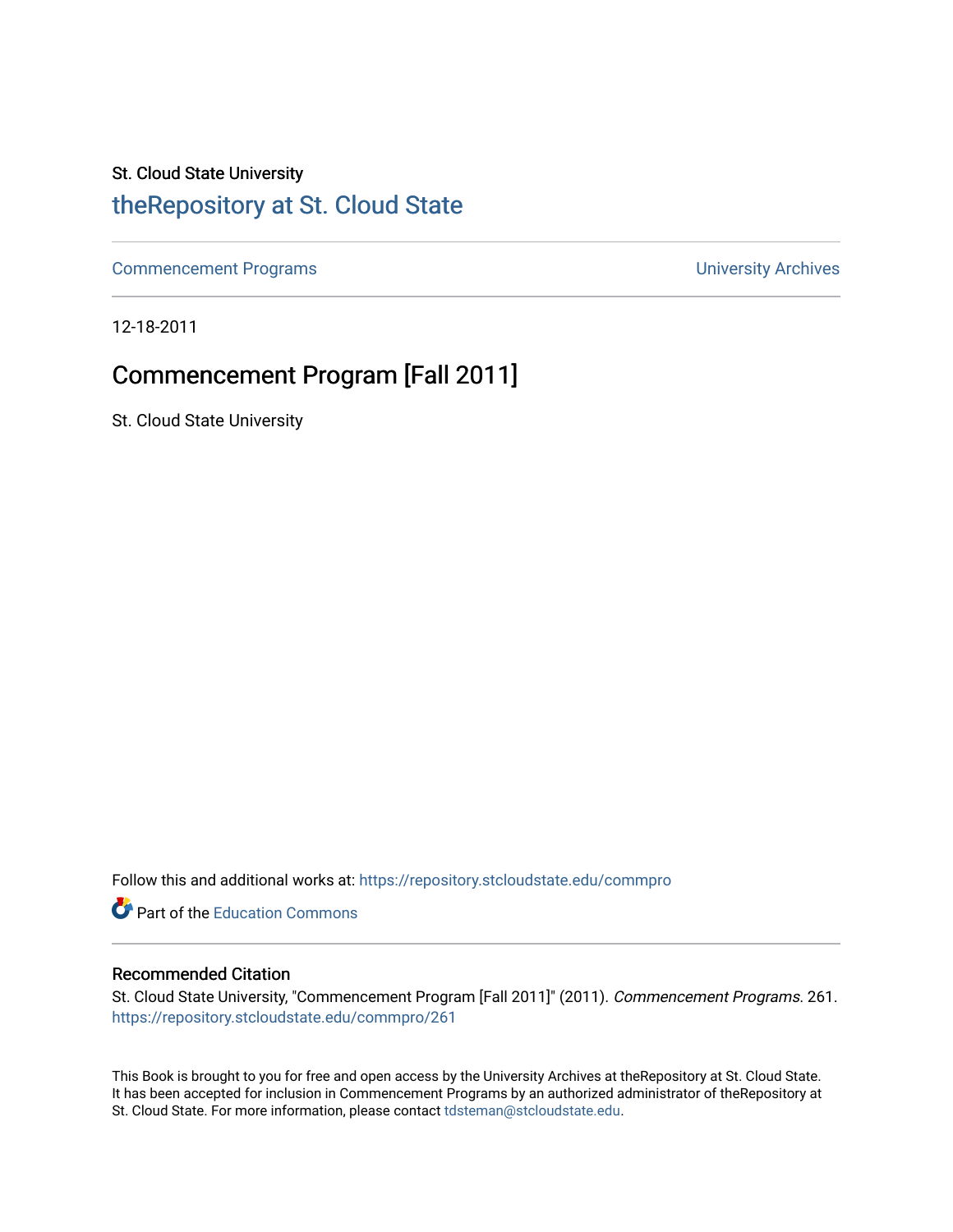# FALL SEMESTER UNIVERSITY COMMENCEMENT CEREMONY

Sunday, December Eighteenth Two thousand eleven 2:00 p.m. Halenbeck Hall Gymnasium St. Cloud State University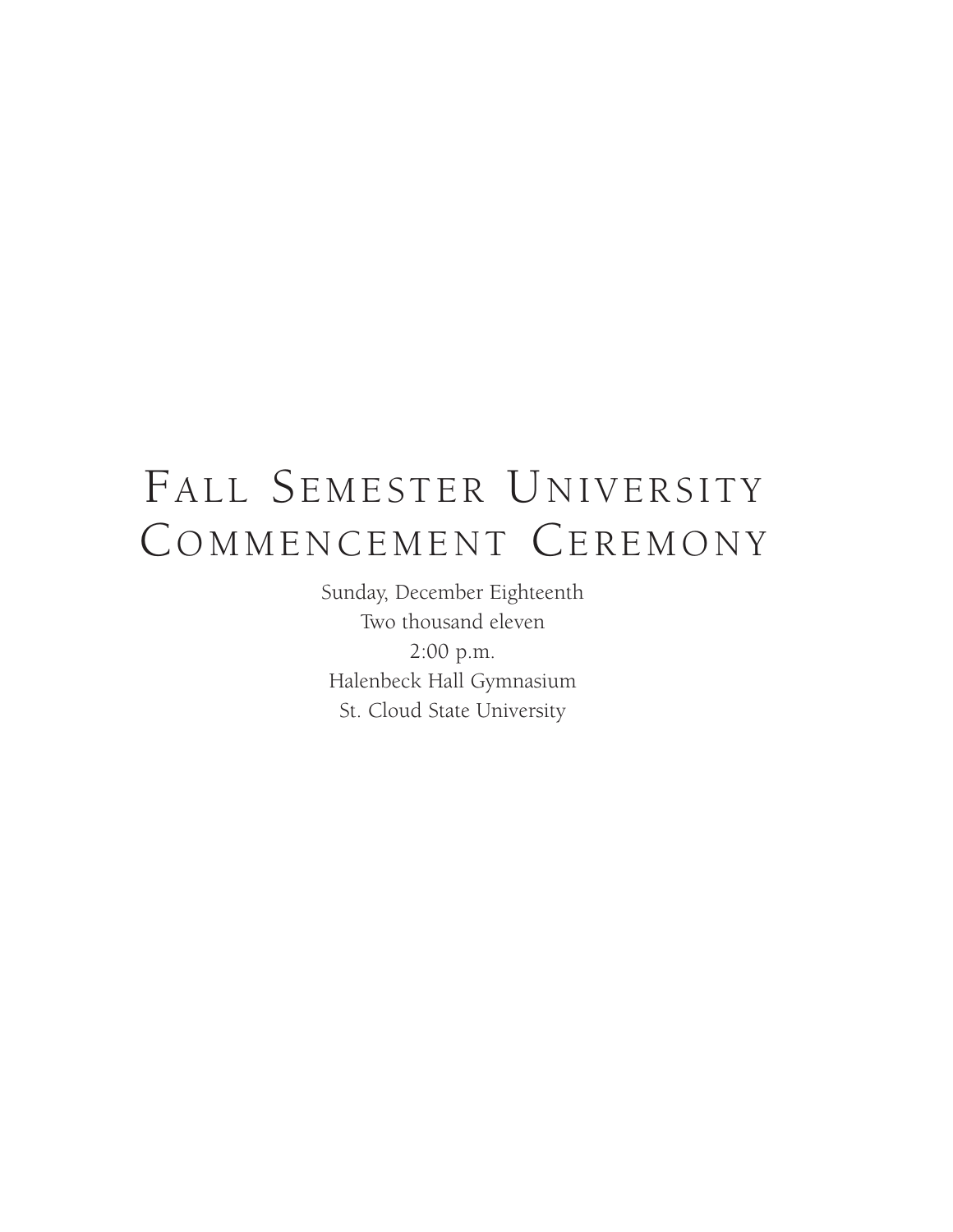| MACE BEARER                                           | MARK G. JAEDE, Professor<br>History<br>Faculty Association President          |
|-------------------------------------------------------|-------------------------------------------------------------------------------|
| FACULTY LINE LEADERS                                  | KATE K. MOONEY, Professor<br>Accounting                                       |
|                                                       | STEVEN P. MOONEY, Professor<br>Finance, Insurance and Real Estate             |
| MARSHALS                                              | RANDAL G. BAKER, Professor<br>Geography                                       |
|                                                       | CHRISTINE D. INKSTER, Professor<br>Learning Resources and Technology Services |
|                                                       | MARK L. MILLS, Professor<br>Mass Communications                               |
|                                                       | RAYMOND A. PHILIPPOT, Professor<br>English                                    |
|                                                       | KRISTIN S. PORTZ, Professor<br>Accounting                                     |
|                                                       | MERTON E. THOMPSON, Professor<br>Information Media                            |
|                                                       | LORI K. ULFERTS, Professor<br>Kinesiology, Health and Physical Education      |
|                                                       | DAVID L. WALL, Professor<br>Geography                                         |
| ANNOUNCER                                             | PAM L. SECKLIN, Professor<br>Communication Studies                            |
| ST. CLOUD STATE UNIVERSITY<br>WIND ENSEMBLE CONDUCTOR | RICHARD K. HANSEN, Professor<br>Music                                         |
| SONG LEADER                                           | CATHERINE VERRILLI, Professor<br>Music                                        |
| SIGN LANGUAGE INTERPRETER                             | ELIZABETH SEYMOUR                                                             |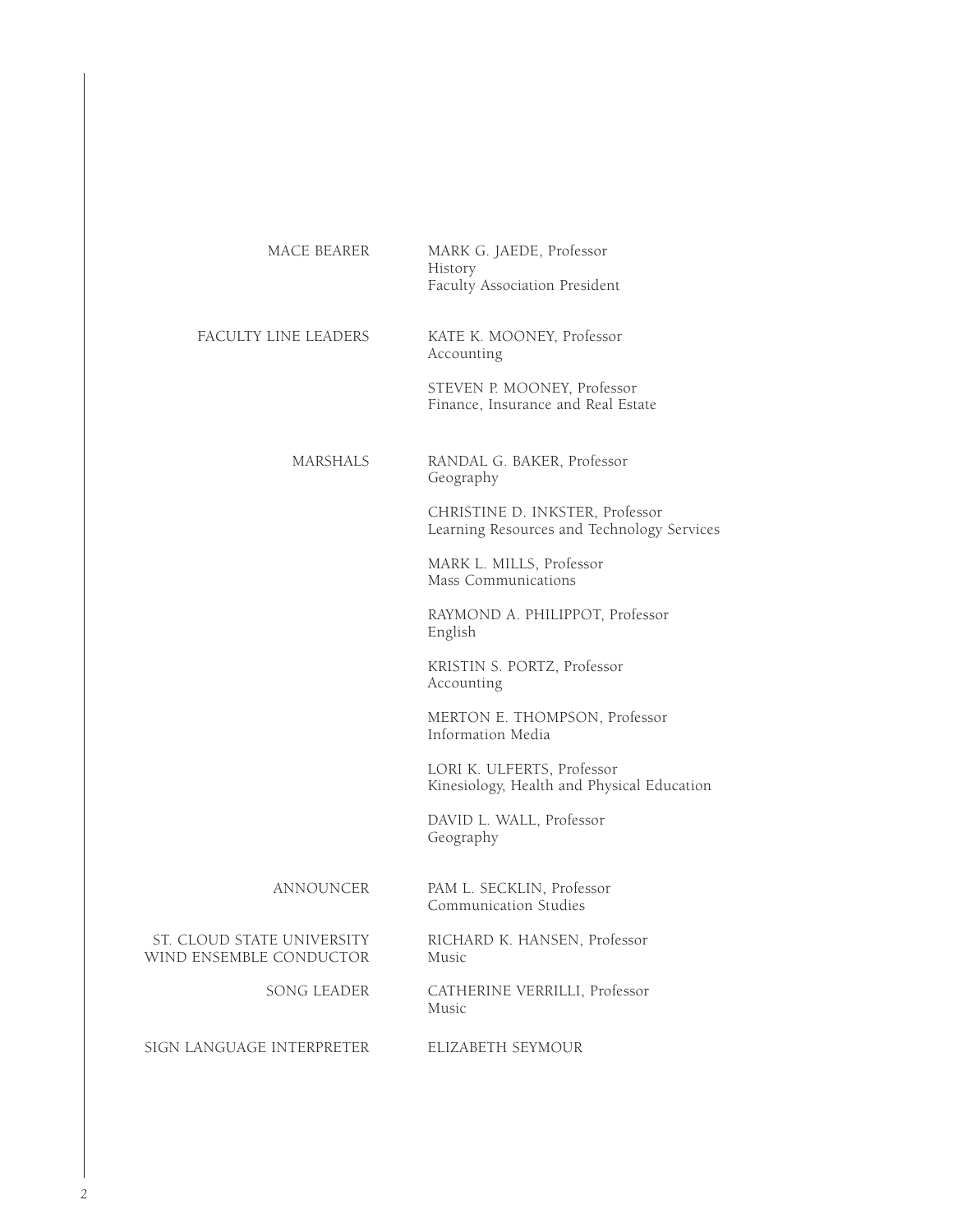#### **P r o g r a m**

Earl H. Potter III, President

Devinder M. Malhotra, Provost and Vice President for Academic Affairs Steven L. Ludwig, Vice President for Administrative Affairs Wanda I. Overland, Vice President for Student Life and Development Craig C. Wruck, Vice President for University Advancement Pre-Ceremony Music *"YORKSC'HER MARCH NO. 1 IN F MAJOR"* by Ludwig van Beethoven *"THE NATIONAL EMBLEM MARCH"* by E.E. Bagley *"FANTASY ON A JAPANESE FOLK MELODY"* by Samuel R. Hazo *"THE STARS AND STRIPES FOREVER MARCH"* by John Philip Sousa \*Processional Music *"ALSO SPRACH ZARATHUSTRA"* by Richard Strauss "KONIGSMARCH" by Richard Strauss INTRODUCTIONS STEVEN L. LUDWIG, Vice President for Administrative Affairs WELCOME EARL H. POTTER III, President \*MUSIC *"AMERICA, THE BEAUTIFUL"* SCSU Wind Ensemble arr. Carmen Dragon and Audience (Words are found in the back of the program.) GREETINGS FROM MnSCU MICHAEL VEKICH, Trustee Minnesota State Colleges and Universities Board of Trustees GREETINGS FROM DAVID A. KLEIS, '89 CITY OF ST. CLOUD Mayor COMMENCEMENT ADDRESS SARAH LOUISE STALKER, Class of 2011 College of Science & Engineering MUSIC *"ANGELS IN THE ARCHITECTURE"*  SCSU Wind Ensemble CONFERRING OF DEGREES EARL H. POTTER III, President PRESENTATION OF THE DEVINDER M. MALHOTRA, Provost and Vice President for Academic Affairs GRADUATING CLASS DIANA R. LAWSON, Dean, Herberger Business School OSMAN L. ALAWIYE, Dean, School of Education MARK SPRINGER, Interim Dean, College of Liberal Arts DAVID K. DeGROOTE, Dean, College of Science and Engineering ORN B. BODVARSSON, Interim Dean, College of Public Affairs MONICA C. DEVERS, Interim Dean, School of Health & Human Services JOHN C. BURGESON, Dean, Center for Continuing Studies DANIEL D. GREGORY, Dean, School of Graduate Studies RUTH A. ZIETLOW, Interim Dean, Learning Resources and Technology Services FACULTY ASSOCIATION MARK G. JAEDE, Professor REMARKS History Faculty Association President ALUMNI ASSOCIATION REMARKS PAULA FOLEY, '85, '88 President of St. Cloud State University Alumni Association \*MUSIC *"UNIVERSITY HYMN"* by Harvey Waugh and Amy Dale, emeriti professors SCSU Wind Ensemble and Audience (Words are found in the back of the program.) CLOSING WANDA I. OVERLAND, Vice President for Student Life and Development \*RECESSIONAL MUSIC *"ALLELUIA! LAUDAMUS TE"* by Alfred Reed

SCSU Wind Ensemble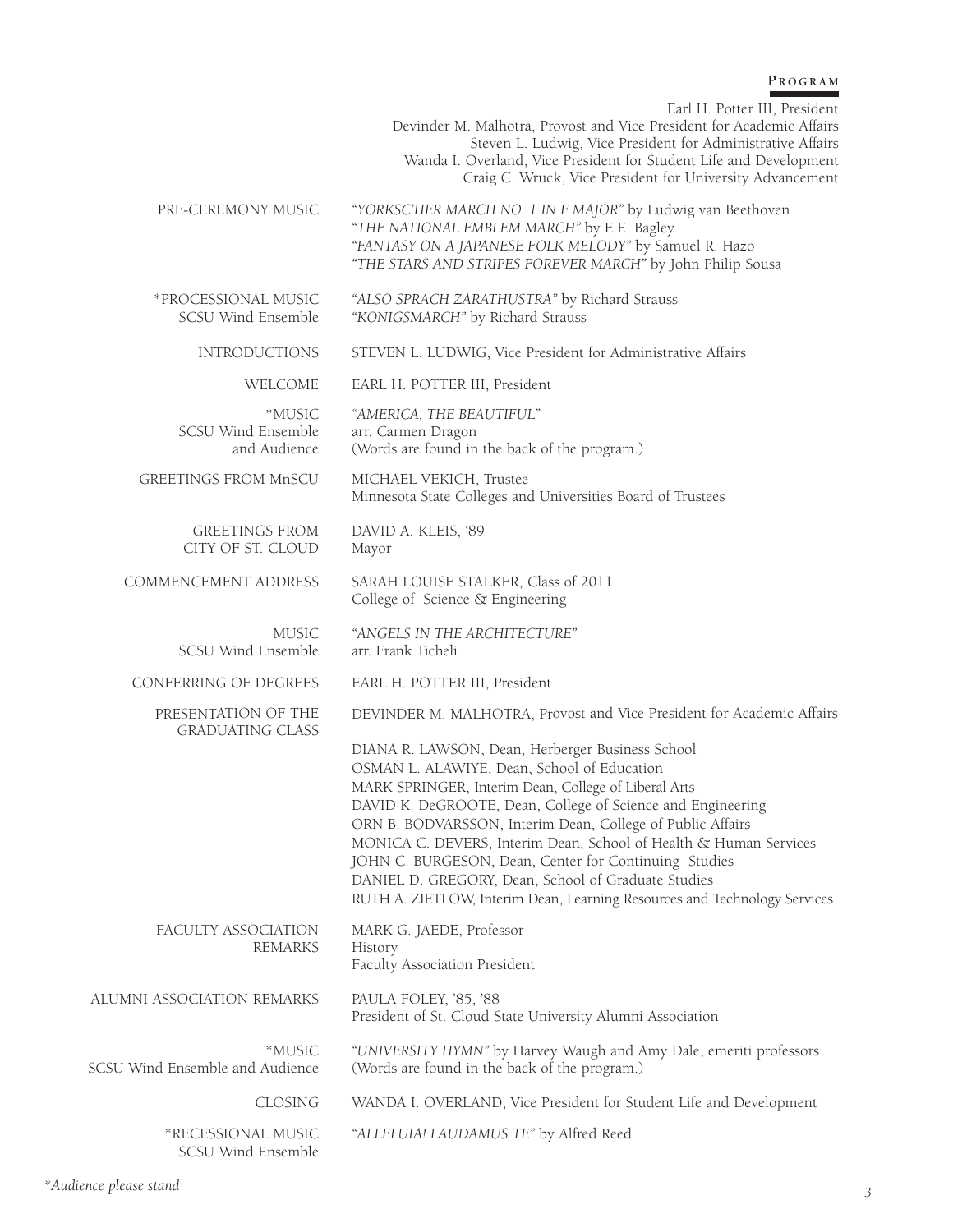#### GRADUATES



### Doctor of Education

SONJA LYNN GIDLOW Avon JODI LYNN KUZNIA Sartell

#### Master of Arts

CATHERINE ABONG ADIANG Coon Rapids JENNIFER CARRIE ANDROSKY **Minneapolis** KYUNG YAE CHO St. Cloud ANNE DIDIER MICHAELSON CLARK Alexandria NICOLE ASHLEY EVANS Owatonna JENNIFER DONNA CZECH EVENS Richmond BARBARA ANN BAILEY HUFFMAN Dalton SHAYLA ANN LOREE Northfield SEAN P. PETRON MITSEIN Lafayette, Indiana SUZANNE VICTORIA SCHLANGEN St. Cloud AMANDA N. SHOFNER Andover MAI XIONG THAO St. Paul BRENDABELL EBANGA TONG St. Michael HAILEI XIE St. Cloud

#### Master of Business Administration

DAVID THOMAS AASE Northfield NOLAN RONALD AHO Maple Grove MICHELLE MARIE ANDERSON Ramsey BRET ALAN CAYWOOD Maple Grove DIPESH CHALISE Kathmandu, Nepal AMANDA FAYE CUKA Eden Prairie ERIC T. CUKA Eden Prairie MICHAEL W. DAHLSTROM Rogers

NINAD DAUDKHANE Plymouth WILLIAM RANDALL DURICK Delano SUMAN GORKHALI St. Cloud CHRISTOPHER SCOTT GROVEN Eden Prairie KELLY MARIE MENDEL HAMMERSLEY Woodbury KATE MAE HOELSCHER St. Cloud WENDY JEAN RACHEY HULSEBUS Sartell JOHN F. KAPAS Maple Grove MATTHEW ALLEN KASTEN Maple Grove AMANDA LYNNE TIMMONS KELLY Hanover MARCIN JANUSZ KUBIAK Minneapolis YIN MA St. Cloud MICHAEL H. MAJERUS Rogers COREY JAMES NELSON Willmar BRADY RICHARD PRENZLOW Brooklyn Park ENKH-ERDENE SANJSUREN St. Cloud NAOMI ALICE SCHNEIDER Sartell LINDSEY ANNE SCHRUM Crystal KELLY SCHULDT WERNER Becker TANYA A. ERICKSON SCHWARTZ Elk River MONICA VERONICA SOLOMON Chanhassen STEVEN MICHAEL TODD St. Cloud CARLA NADINE TORGERSON St. Paul JUDD DAVID WADHOLM Delano DWIGHT REGINALD WEBB Cold Spring BRADLEY R. WEBER Big Lake KELLY R. WHIPPLE St. Francis, South Dakota RONALD LEE WIELING Richmond

#### Master of Music

DAVID ALAN LUMLEY Sartell KYUNG AH NAM St. Cloud STEPHANIE LYNN TOLLEFSRUD Murdock

#### Master of Science

KRISTINE MARIE ADAMS Champlin SIMONE JOANNE AESHLIMAN Monticello FERAS MOHAMED AL-MANSOUR St. Cloud NANCY SHEDRACK ANWARY Dar Es Salaam, Tanzania SUSAN JEAN CHRISTOPHERSON ARDOFF St. Cloud DONALD JOHN BECHTOLD St. Cloud CHERYL RAE FORSETH BERGLUND Bemidji ABRAHIM BILITY Brooklyn Park THOMAS CARL BLISS Minneapolis SUSAN PAIGE BLOMSTROM Sauk Rapids SARA JEAN BRAATZ Sartell TONYA MARIE SWEETMAN BREITKREUTZ Brandon JERROD MATTHEW BROWN Sartell ANDREA MARIE GIEWEDIK CHIRHART Elk River CABDICASIIS IDOOR CILMI Jowhar, Somalia THOMAS B. CLAYMON Rochester HASSANE ALAIN COMPAORE Ouagadougou, Burkina Faso GINGER CRABTREE Springfield, Missouri ANDREW LOUIS CRAFT West Allis, Wisconsin KATRINA ADELAIDA CROGHAN Rochester SIRI RAE DAMEROW Litchfield CARRIE ANN DEANS Jackson PAUL JEROME DIETZMAN Trimont ALAN RICHARD EINCK Champaign, Illinois KELLYANNE WARDEN EKLUND Farmington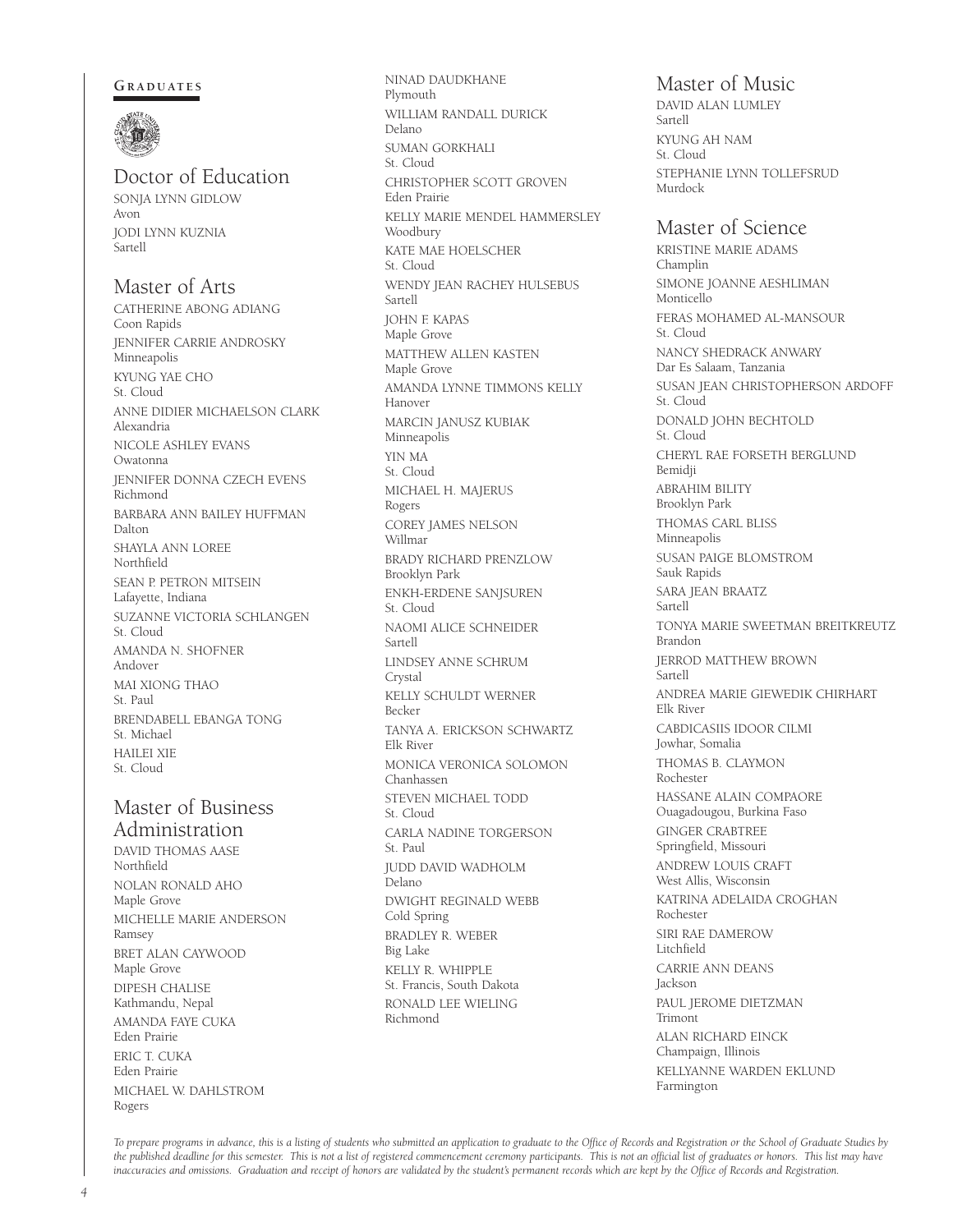ADAM E. ETTL Maple Grove LOREN SCOTT EVERS Stillwater JENNIFER LYNN FILGAS Fergus Falls MEGAN M. MCKITTERICK GOUDARZI Watsonville, California MARCIA KAY WULF HANDAHL St. Cloud JAMIE RAE HANSON Kimball MOHAMED ADAN HASSAN Minneapolis NATHANIEL JAMES HIESTAND Buffalo TODD PAUL HILDEBRANDT Maple Grove KRISTIN ANN ISAACSON St. Stephen BRITTANY MARIE JOHNSON Aitkin ZACHARY JON JOHNSON Motley MELISSA MARIE BENGTSON JONGEWARD St. Cloud KEVIN JOSEPH JOST Crystal NICHOLAS EDMUND JULIANO Isanti CHAW KALAYAR St. Cloud ABOUBACAR KANADJI St. Cloud JAMES KIBUTHA KIMEU St. Cloud HELEN TADESSE KITILLA New Hope MIRANDA LEIGH KLICKA Cambridge ELIZABETH MARY KRENZELOK Pittsburgh, Pennsylvania CLARISSA LYNN KROLL Lincoln, Nebraska MARK JAMES KUUSISTO Merrifield KELLY ANN LIEBL Fairfax SHERI LYNN LUMLEY Becker KELLY RENEE MALISHESKI Becker CHRISTA ANN MARTIN Elk River BRIAN JAMES MATURI Sartell MARCI ANN MCCLUSKEY Thunder Bay, Ontario, Canada DESERIE MARIE MILLER RENDOLICH Duluth

TAJUDDIN MOHAMMED St. Cloud HONORINA MUNUBI St. Cloud MARK ALLAN MURPHY St. Michael CORRIE L. HIEBERT NEIL Niverville, Manitoba, Canada PAUL LAWRENCE NELSON Bemidji WENDPAYIMDI NIKIEMA St. Cloud TSERENLKHAM NUUDGAI Erdene, Tuv, Mongolia ANGELA DAWN OSTBYE Wayzata RACHEL WAIRIMU OWENS Buffalo ERIC OWUSU St. Cloud MANDEEP SINGH PRADHAN St. Cloud ELIZABETH ANNE RAILE Bemidji KAITLYN ANN RAINBOW St. Louis Park RACHEL LYNN RENNICKE Perham TOMMI LEE RICHARDS Virginia Beach, Virginia KATHARINE ANNE RINGDAHL Alexandria KATHLEEN DIANE ROBINSON Hanover DUSTIN CHRISTOPHER ROGERS Brainerd NHIAL T. RUACH Sioux Falls, South Dakota RYAN ROBERT RUUD Roseau CHRISTINE JANICE RYAN Brooklyn Center BAKARY TAGOGNON SANOGO Bamako, Mali BRIAN EDWARD SCHMIDT Red Wing BENJAMIN LEE SCHOOLEY Otsego, Michigan KARRIE ELIZABETH CONDON SCHULTZ Vergas ANNETTE MARIE GAPINSKI SCHUMER Gilman LISA A. SENNOTT St. Louis, Missouri KARLA KAE SEYMOUR Andover MARILYN ROSE SMITH Brooklyn Park NAOMI JULIENE STELZER Waverly

DARCY LEE STENZEL Heron Lake JEFFREY JAMES STEPHENSON Lino Lakes MELANIE ANN STOCKMAN St. Cloud ESTHELLA YINKA THORPE Freetown, West Africa JAMES ANTON TOETSCHINGER St. Paul ASHIMI TRAORE St. Cloud DINISHIKA SUMUDUNI VITHANAGE St. Cloud TRAVIS MICHAEL VOLKMAN Winona CYRUS PHILIP WAINWRIGHT Green Cove Springs, Florida JILL A. WALDVOGEL Sartell NICHOLAS WATKINS North Vancouver, Canada TILINI KANCHANA WICKRAMA SENEVIRATHNA St. Cloud COLIN LEE WOLF Cold Spring LEE LENORE ZUTZ Red Lake Falls

Master of Social Work DANIELLE MAE GILBERTSON Mora

#### Masters in Engineering Management

SIVA KUMAR ADARI St. Cloud KARTHIK ADDULA Achampet, India SAGAR BHATTARAI St. Cloud TAHIR MAHMOOD FAROOQI St. Cloud PAVAN CHANDRA GABBULA Shakopee LAXMI SRIHARSHA GODUGULURI Madison, Wisconsin JENNA MARIE STANGLER HELGESON Otsego MELISSA KAY CHELL HULL Ham Lake DAVID MICHAEL JOHNSON Ham Lake ANDREW JOHN JUNTUNEN Blaine RAHUL KANETY Montevideo LAKSHMANA R. KURAPATI Duluth, Georgia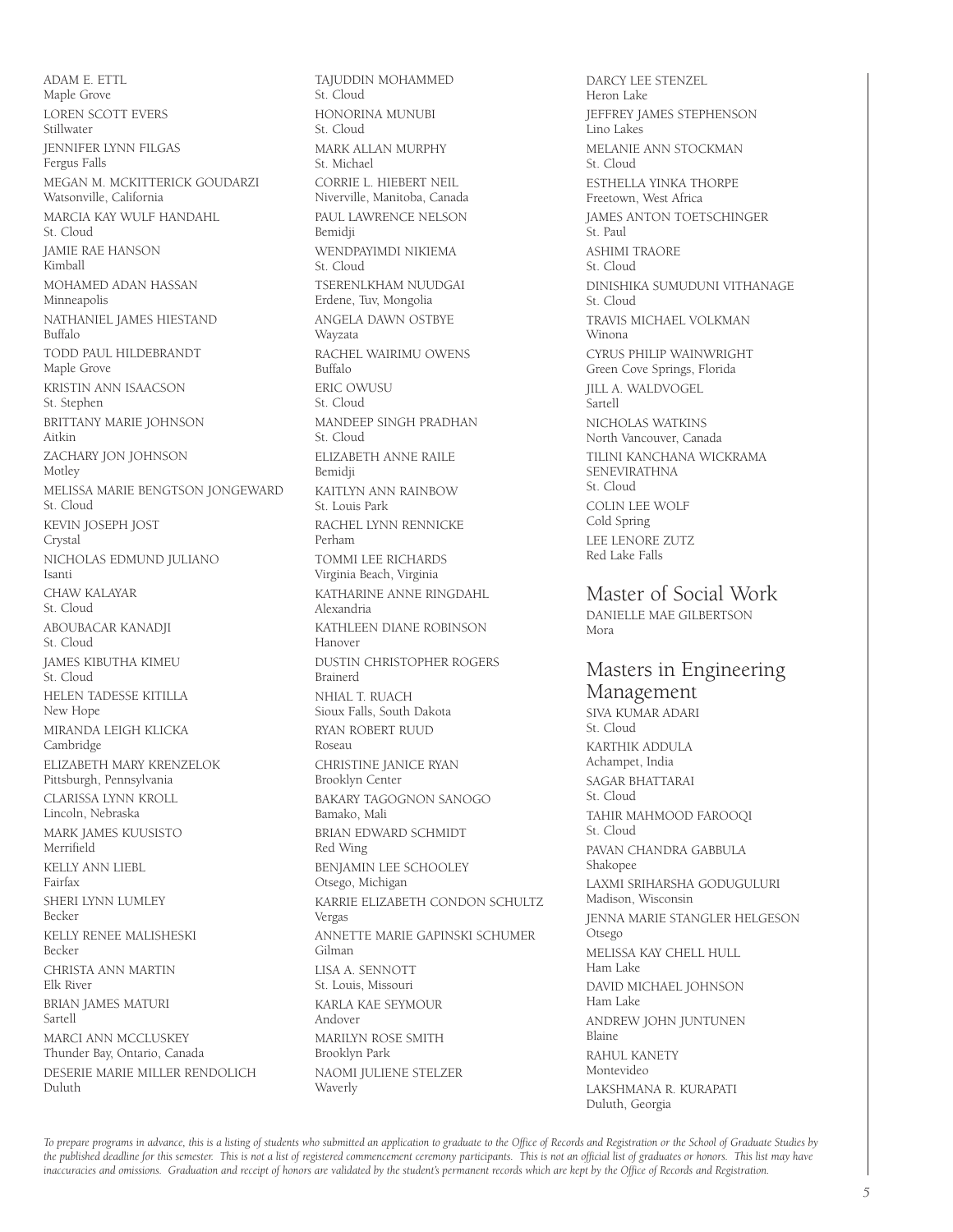CHIN YEW LAW Ipoh, Malaysia JAMES SERN CHYN LIM **Shoreview** LINDA MANENKEU NDOPING St. Cloud MIGUEL ANGEL MENDEZ Minneapolis CHANDRA KANTH POSINA Baltimore, Maryland ERVIN JOHN PROM Brooklyn Park TERRI JEAN ERICKSON St. Paul AHMED RIZWAN Edina PRAVEEN KUMAR SRIRAM Memphis, Tennessee ZHENG GUAN TAN Bukit Mertajam, Maylaysia SHIVLI TANDON St. Cloud MELINDA JANE STEINKOPF VO Lino Lakes PHILLIP PILJOON YANG New Brighton

#### Specialist

MERRIBETH MILLER New Prague

#### Baccalaureate

TED ROBERT ABEAR Cum Laude Ironton DILUKSHI DULANJALI ABEYSUNDERA Cum Laude Sri Lanka, Kandy KENDRA SUE ACKERMAN Fergus Falls RACHAEL KATHERINE ACKERMAN Sauk Rapids JOHNNY ADHIKARI Magna Cum Laude Pokhara, Nepal MANOHAR ADHIKARI St. Cloud NIRANJAN ADHIKARI

KANDY MARTHA AHLERS Parkers Prairie FAITH GRACE AKHUETIE-ONI Brooklyn Park MORSHED ALAM Summa Cum Laude

NICHOLAS J. ALBERT Roseville JOWELL LEE ALBRIGHT Cum Laude Wyoming

MATTHEW JAY ALKEN Cold Spring SARAH ELISE ALL Apple Valley RACHEL LEE ALLEN Clarissa KELLY RAY ALLENSPACH Magna Cum Laude North St. Paul JESSICA L. ALLEVEN Magna Cum Laude Delavan BRYCE DAVID ALLISON Cum Laude Brooklyn Park SCOTT C. ALWIN Blaine HAMAD MAHDI ALZMANAN St. Cloud REBECCA ANN AMALA Magna Cum Laude Zimmerman EMILY ANN ANDERSON Sioux Falls, South Dakota HEATHER MARIE ANDERSON St. Francis JAMES ALPHONS ANDERSON

JESSICA ANN ANDERSON Magna Cum Laude Monticello KATRINA MARIE ANDERSON Cum Laude Harris SARA ELIZABETH ANDERSON Summa Cum Laude Alexandria ANDREW MARK ANGELL Andover AMANDA MARIE ANGUS Bloomington JENNIFER LUCILLE ARNE Little Falls THERESA CORRINNE ARTHUR Red Wing KURT JOHN ASHMUN Cum Laude Champlin PUSHKIN EMMANUEL ASIIMWE St. Cloud ASHLEY ANN ASMUS Holdingford DANIELLE LEE ATKINSON Summa Cum Laude Little Falls DEREK ANDREW ATWATER Emily MEGAN DEE AUGUSTINACK Summa Cum Laude Baxter ANNAMARIE ELIZABETH AURA Magna Cum Laude St. Paul

SELAHADIN YOUSUF AWEL St. Paul NYAMEKEH NARCISSE AYEBAH St. Cloud NEIL DOUGLAS AYMOND Summa Cum Laude Inver Grove Heights ASHLEY MARIE BAILEY Magna Cum Laude Plymouth NICOLE BRIANNE BAKKE Magna Cum Laude Hutchinson STEPHANIE M. BAKOS Magna Cum Laude Zimmerman EVAN JEFFREY BALLMAN Minneapolis ALANA JO BALLWEBER Maple Lake MARISSA MARIE BAME Annandale HILLARY SICHANGI BARASA St. Cloud KIRSTIN ANNE BARKER Cum Laude BRETT E. BARTA DEREK F. BARTKO Minneapolis GENNI MARIE BAUER Cum Laude Bemidji JULIA JEANNE BAUER Cum Laude Sauk Rapids KEVIN JOSEPH BAULEKE **Waseca** KAILA MARIE BAUNE Cum Laude Fridley STEVEN MICHAEL BEBO Magna Cum Laude Winsted RYAN DANIEL BECKER St. Cloud SPENCER N. BEECH Breckenridge BRIAN JOHN BEEMAN Cum Laude Melrose

LAURA ANN BEHLKE Cum Laude Eden Prairie ANNA MARIE BEHRENS Magna Cum Laude Hawley ADRIAN A. BENAVIDES Minneapolis JACELYN JOI BENDEL Magna Cum Laude

Shakopee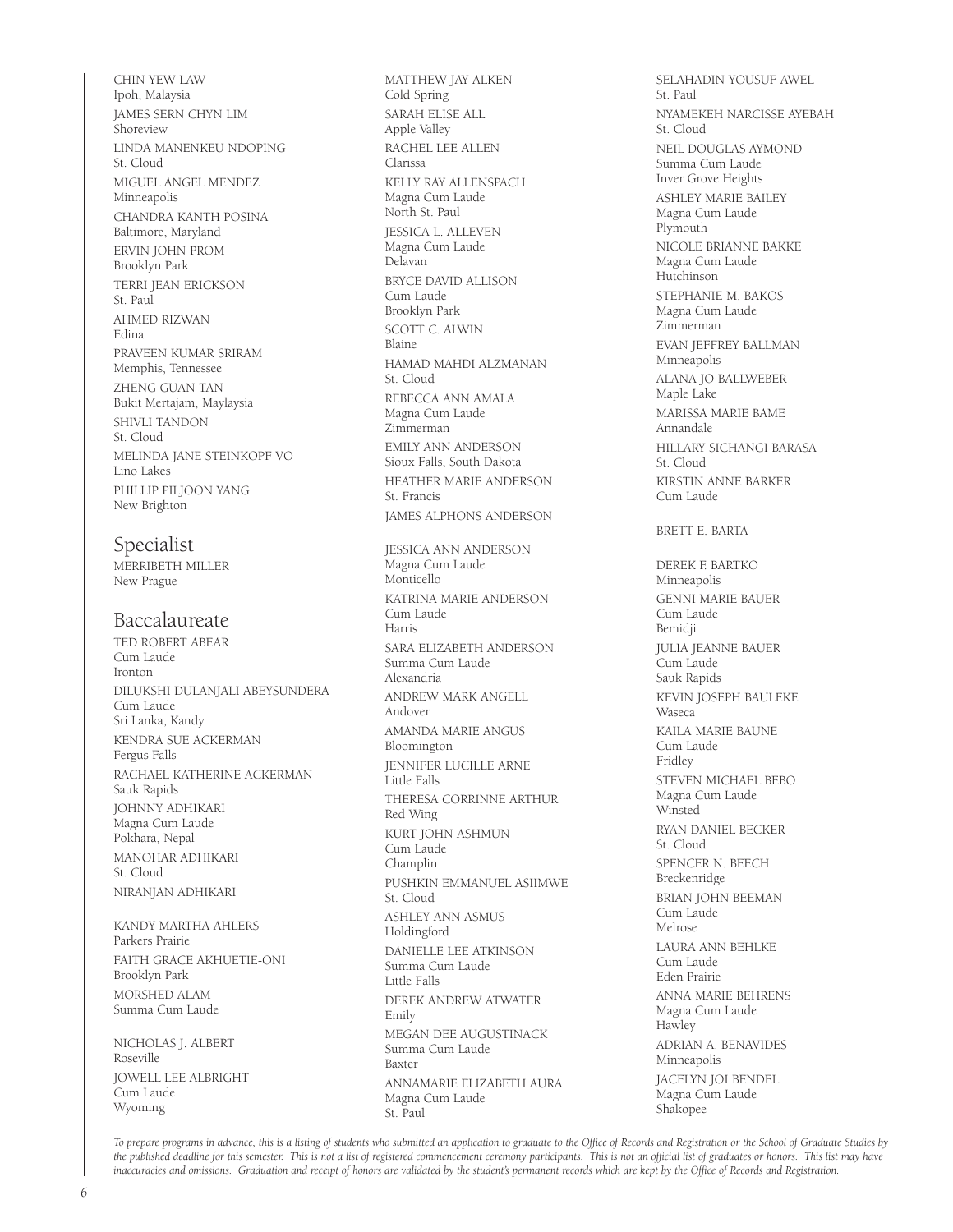DANIELLE ILENE BENNETT Sauk Rapids KAITLYN ROSE BENSEN Magna Cum Laude Niantic, Connecticut SARAH M. BERGER St. Cloud ASHLEY FERN BERGHUIS Cum Laude Baxter JESSICA MARIE BERGLUND Bemidji AMANDA KAYE BERKENES Buffalo ANDREW STEVEN BERNSTETTER Cum Laude Holdingford HEATHER HONOR BERRIGAN Summa Cum Laude Elk River CURT E. BERTRAM JOHN MICHAEL BEUNING Mahnomen AMANDA MARIE BEY Oakdale ANUP BHANDARI Chitwan, Napal ERINA BHATTARAI Magna Cum Laude St. Cloud HANNAH HOLLIE BIESIADA Magna Cum Laude KAYLA MARIE BILLMARK Magna Cum Laude Alexandria CHASE ORION BINNIE St. Cloud AMY ROSE BISCHOF Magna Cum Laude Eden Valley MATTHEW GLENN BISHOP Blaine JUSTINE NICOLETTE BJERGO Magna Cum Laude Andover JACOB RAYMOND BLACK St. Cloud STEPHANIE W. BLASKA Cum Laude Elk River DANIELLE JEAN BLEHM Cum Laude Hastings BRIANNA RENEE BLOUIN Ellendale RACHEL SANDRA BOECKERMANN Melrose RYAN STEVEN BOIE Andover AHMED HASSAN BOJBARA

Mounds View

MOLLIE ANN BOLDT Cum Laude Oakdale AMANDA DOREEN BOOCK St. Cloud MITCHELL SCOTT BORGEN Rochester MATTHEW SHAW BORKENHAGEN Cum Laude Foley BRIANNE MARIE BOTTLEMY Greenwood, Wisconsin EMILY TERESA BOURGEOIS Monticello AMANDA LEE BOYLE Summa Cum Laude Buckley, Washington RACHEL ANN BRADSHAW Magna Cum Laude St. Cloud GREGGORY JAMES AARON BRASS St. James CARISSA CONNIE BRAUN Cum Laude Norwood Young America ZACHARY JAMES BRAUN Buffalo CHRISTOPHER J. BREZINA DUSTIN PHILIP BRIGGS Newbury Park, California DANIEL ALLEN BROUILLET Princeton LINDSEY ANN BROWN Burnsville VANESSA LAUREN BROWN Cum Laude Las Vegas, Nevada ZACHARY DAVID BROWN Faribault JAMIE MARIE BUCHOLZ Wyoming CASEY KATHLEEN BUDKE Cum Laude Little Falls GRANT OLIVER BULLEMER New London KARA LINN BURKHARTZMEYER Cum Laude Faribault ALLY CORINNE BURTON Summa Cum Laude Jamestown, North Dakota DAVIS TYLER BUTLER Carver KAYLA MARIE BYRD Excelsior SAMUEL DONALD CALLANDER Perham KADIDIA CAMARA Bamako, Mali

AMY L. CARDINAL Montrose KELLEY CHRISTINE CARROLL Forest Lake NICHOLAS PAUL CARROLL Forest Lake MARY MARIE CASEY Chisholm ARNOLD N. CHANGAMIRE SAGAR CHAULAGAIN Magna Cum Laude Kathmandu, Nepal SOKUNTHEA CHEANG Rosemount JIAWEN CHEN Guangzhon, Guangdong China DEMETRIUS ALEXANDER CHESTER St. Paul THANDEKA WINFREDA CHIINZE Cum Laude Brooklyn Park KEUN BAE CHOI Fridley WILLIAM JAMES CHOUINARD Andover DANIEL MICHAEL CHRISTENSON St. Michael MARJORIELEE S. CHRISTIANSON Summa Cum Laude St. Francis ANDREW SCOTT COIL Heartland PHOEBE ROCHELLE COLE Warroad TITUS ANTHONY COLE Milwaukee, Wisconsin LOUIS JAMES COOK Summa Cum Laude Sauk Rapids ANDREW CHARLES COPLAND Apple Valley CHRISTINA JOY COTTIER Cum Laude Edgerton, Wisconsin MICHAEL D. CURRY Magna Cum Laude Buffalo BRITTANY LINDSAY CURTIS Excelsior KATHERINE LYNN DAVENPORT Shakopee ANDREW S. DAVIES Summa Cum Laude Sartell NEYSA A. DAVIS Summa Cum Laude Clear Lake LIA SEBSIBE DEGE Addis Ababa, Ethiopia MITCHELL EDWARD DEMARS Columbia Heights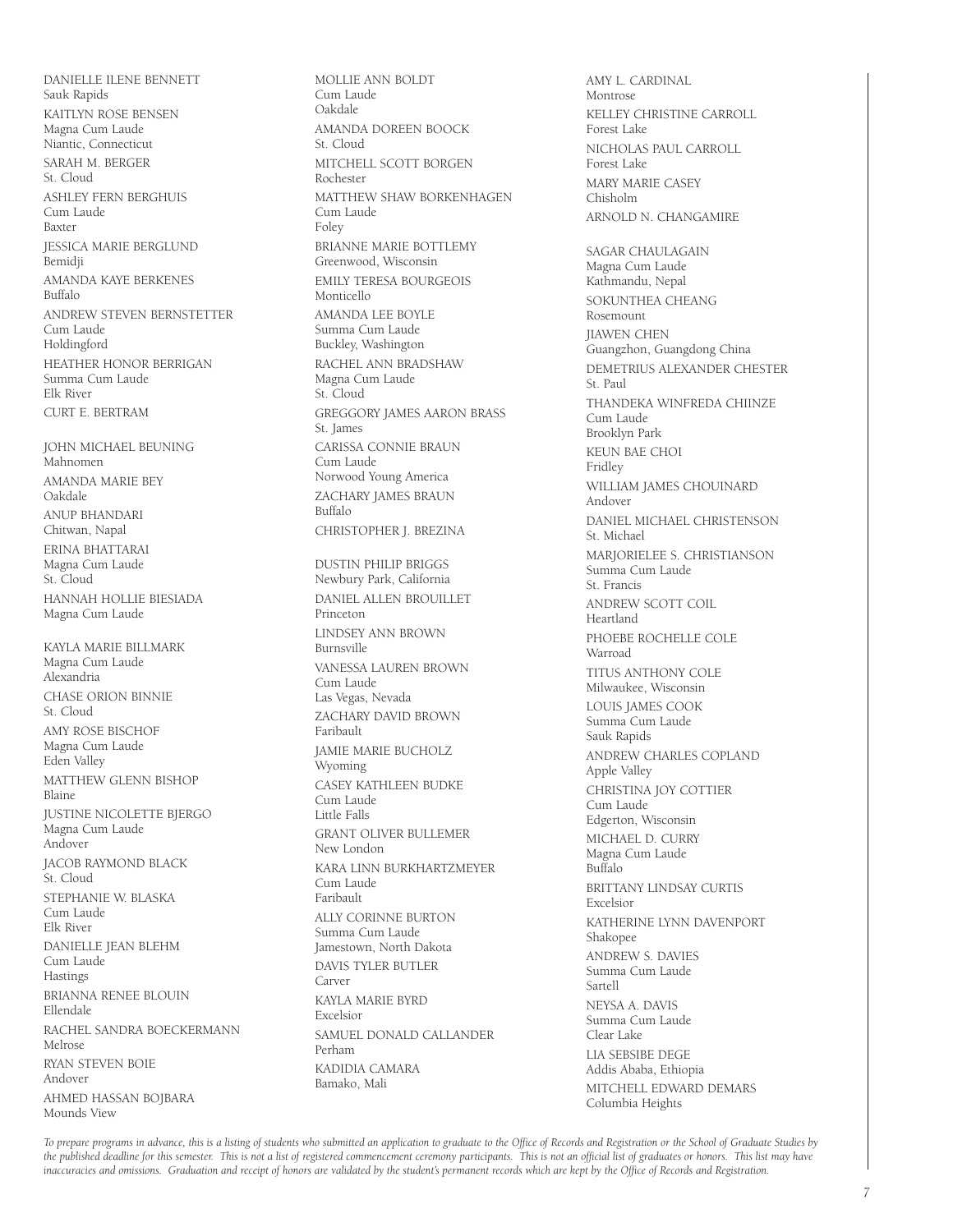JEREMY R. DEMORETT Watkins BRANDON THOMAS DEROO St. Michael SAGUN DHAUBHADEL SHISHUJ DHAUBHADEL St. Cloud JAY VINCENT DIAFERIO **Plymouth** MELISSA ALTA DIEDRICHSEN Alexandria BRETTA MARIE DIEKMANN Cum Laude Winona TARA ANN DIETZ Gaylord TRICIA ANNE DILORENZO Lake Elmo ALIOUNE DIOUF Dakar, Senegal BRITTANY ANN DMOHOSKI Magna Cum Laude Plymouth PAMELA ANN DOCKENDORF Cum Laude St. Cloud JAMES CHARLES DODD Magna Cum Laude Circle Pines ALISON MARIE DOELGER Hutchinson JACK THOMAS DOLD **Cum Laude** Big Lake JENNIFER DOMBOVY Cum Laude Foley MARIAM MOHAMMAD DOUDIN St. Cloud ALEXANDER HENRY DRAKE Cum Laude Milwaukee, Wisconsin MELISSA ANNA DRESSEL Cum Laude White Bear Lake DEREK ROBERT DRIER Lewiston KENDRA LINDSEY DRONTLE Summa Cum Laude St. Cloud STEPHANIE MARIE DULLINGER Cum Laude Milaca ANDREA ALLENE DUNKLE Summa Cum Laude Becker DEREK STEVEN DWYER Cold Spring ELIZABETH MARIE DWYER Cum Laude Kalispell, Montana

AMAN MIEZAN ECHIMANE St. Cloud LUCAS DEAN EDBERG Magna Cum Laude Belle Plaine ESEOGHENE MICHAEL EGI St. Paul ALEXANDER CHARLES EHA Ramsey LEESA ARLENE EILERTSON Detroit Lakes JOSEPH ERIK EKERT .<br>Cum Laude Dassel CHRISTOPHER HAROLD ELHARDT Cum Laude Ham Lake JAMES MITCHELL ENGESETHER .<br>Cum Laude Chanhassen TRACI JO ERGER Magna Cum Laude Maple Lake ALEXANDRA CHRISTINE ERICKSON St. Paul DALE ALAN ERICKSON Baudette KRISTINE MARIE ERICKSON Summa Cum Laude Little Falls WILLIAM R. ESTERBY St. Cloud FEJIRO KENNEDY EWEFADA Brooklyn Park MOHAMMED HASSAN FADLALLAH JOSEPH WILLIAM FARBER Elk River TARA ANN FINKENBINER Magna Cum Laude Mitchell, South Dakota KYLEEN CATHERINE FINNEGAN Cum Laude St. Paul AMY ELIZABETH FINSKY Magna Cum Laude West St. Paul TIMOTHY WAYNE FISCHER Cum Laude St. Cloud HEATHER FRANCES FLADMARK St. Cloud ALISON MARIE FLOCK Cum Laude Sauk Rapids BRIANNA MARIE FLOOD Superior, Wisconsin SARAH ELIZABETH FLORELL Magna Cum Laude Alexandria CHRISTOPHER JAN FOLSTAD Magna Cum Laude

BENJAMIN MICHAEL FONTANA Bloomington PETER EDWARD FOOSHE Eagan TAYLOR JOSEPH FOSTER Burnsville JOSEPH JEFFREY FRANCIS St. Cloud AUDREY MARIE SOHLER FREIHAMMER Cum Laude Monticello NICHOLAS JAMES FRIEBEL Magna Cum Laude Appleton, Wisconsin MIRANDA LEE FRIEDRICHS Rice NATHAN JOHN FRIELER Magna Cum Laude Sauk Rapids JENNIFER LOREE FRIES Big Lake MATTHEW DANIEL FRITZ Cologne AMY ELIZABETH LORI ROSE FRYE Magna Cum Laude Hudson, Wisconsin LOGAN D. FRYE New Richmond COURTNEY LYNN FUCHS Paynesville KATIE M. FUCHS Cambridge KEVIN JOHN FUCHS St. Cloud JACOB THOMAS FUNK **Cum Laude** JESSE WILLIAM FUSSY **Foley** SAMANTHA LYNN GALE Winona GAYANTHA BUDDHIKA GAMAGE DANNIELLE J. GARVEY Summa Cum Laude Coon Rapids JULIO FRANCISCO GASCO CRUZ Waite Park ROBERT JOSEPH GEISENHOF Little Falls AMANDA LEE GERTKEN Richmond WHITNEY TAI GETTLER Cum Laude Kimball DANIEL PAUL GETZKE Eagan SHANNAN ELIZABETH GEVIK Delano CECELIA GRACE GILMER Magna Cum Laude Waverly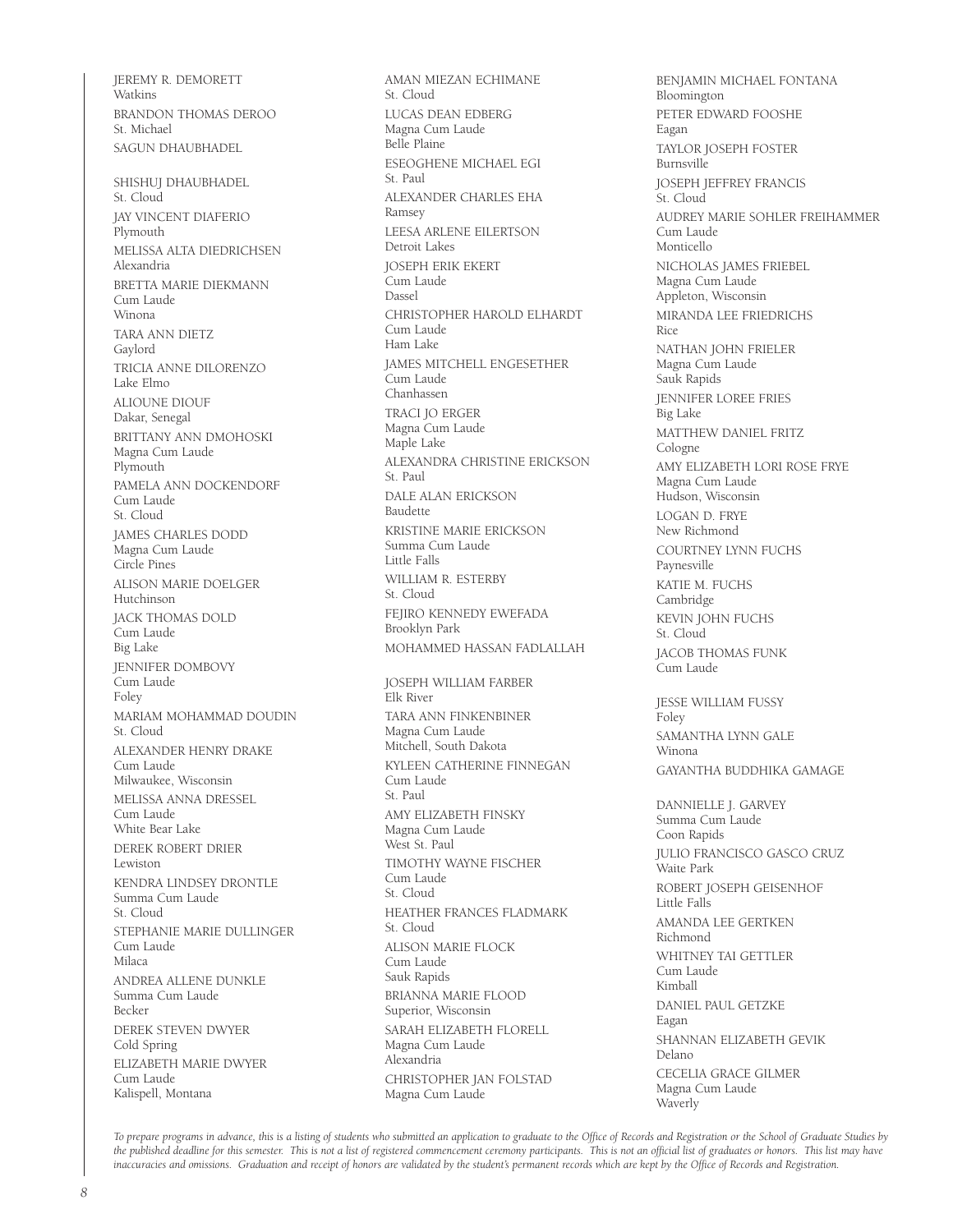SEAN GORDON GLENZ Paynesville RYAN JOHN GOEBEL Magna Cum Laude Luverne CHRISTINE ANNETTE GOLLIET Cum Laude Coon Rapids MITCHELL JEFFREY GOLOMBIECKI Magna Cum Laude Bigelow SANNY GOMES Cum Laude St. Cloud FELIPE ANDRES GONZALEZ Rochester RYAN DAVID GORECKI Magna Cum Laude Foley TARA ANN GORMAN Cum Laude Richmond THOMAS EDWORD GOYETTE Zimmerman CAZZANDRA JEAN GRAEDLER Brooklyn Park KIRISSA LAURIN GRAMS Gibbon SHANNON ALEXANDRA GREAVES Summa Cum Laude Gainesville, Florida LINDA KAY GREENE Blaine STEPHEN BRADLEY GREENE Maple Grove MATTHEW LEONARD GRETSCH Cum Laude Columbia Heights PETER JOHN GRIMM Maple Grove BRADLEY JAMES GROSE Magna Cum Laude Sauk Rapids CAROL MARIE GROSS Cum Laude Princeton ANTHONY M. GROSSMAN Sauk Centre AMY LYNN GROW Summa Cum Laude Sartell YU GUAN Edina ERIN MARIE GUENTHER Alexandria SARAH JEAN GULAN Magna Cum Laude St. Cloud MEGAN MARIE GUNVALSON Woodbury CHENYI GUO Summa Cum Laude St. Cloud

OSMAN MOHAMED GURE St. Cloud EUNICE GYAMERAH SHAILAJA GYAWALI ROBERT WAYNE HABERMAN Pequot Lakes JONATHAN RICHARD HAGEMAN Cum Laude Foley BRADY ALLEN HAGGSTROM Fergus Falls YONAS TEWOLDE HAILE Rochester SARAH KATHRYN HALLAWAY Cum Laude Bloomington GRANT NEALEN HALONEN Rockford SEN HAN FRANK TAYLOR HANCOCK Kimball HARRISON DEAN HANCOCK Magna Cum Laude Kimball PATRICK ILLAND HANCOCK Kimball DANIEL JAIME HANKS Rochester CASSANDRA ANNE HANSON Cum Laude Burnsville CHAD H. HANSON Magna Cum Laude Rush City WESTON ROSS HANSON Crookston JACQUELIN M. HARDRATH Andover LAUREN SUMMER HARRIER Willmar MATTHEW RYAN HARRINGTON Plymouth, Wisconsin JOHN LOUIS HARRIS Cum Laude St. Cloud ASHLEE BETH HARTNECK Cum Laude Howard Lake JUSTIN DEAN HAUER Sartell TAYLER CHRISTOPHER HAZA Cum Laude NICOLE GINA HEBERT Lakeville THOMAS JEFFREY HEIN Crystal

TYLER JON HEINY Cum Laude Austin ADAM BURTON HELGESON Sauk Centre DEBRA JEAN HELGOE Cum Laude Big Lake KAYLA MARIE HELMBERGER Brainerd ALLISON MARIE HELMS Minneapolis NICHOLAS DAVID HELSENE Cum Laude Shorewood JORDAN JAY HENDRICKS Magna Cum Laude Alexandria KATHRYN LYN HENDRICKSON Maple Grove MARISSA K. HENNEN Borup STACEY LYNN HENRY Monticello MICHAEL CUSH HENSON St. Cloud CORY DAVID HERMANN Pine Island PAUL MANUEL HEROLD St. Cloud LINDSEY DANIELLE HESS Cum Laude St. Cloud FLORENCE W. HILL MELANIE ANN HILSGEN Cum Laude St. Cloud THERESA MANDELA HINNENKAMP Albert Lea MARI ANH-HONG HOBDAY Summa Cum Laude Ramsey STEPHEN ROBERT HOBDAY Cum Laude Ramsey BRIENNA MARIE HOCUM Eyota SAMANTHA MARIE HOFF Summa Cum Laude Robbinsdale CARLE BEATRICE HOFFMAN Browerville RUTH ANNE HOFFMAN Cum Laude Kandiyohi JON HOFFMANN Glenwood THIA MARIE HOGIE Cum Laude Isanti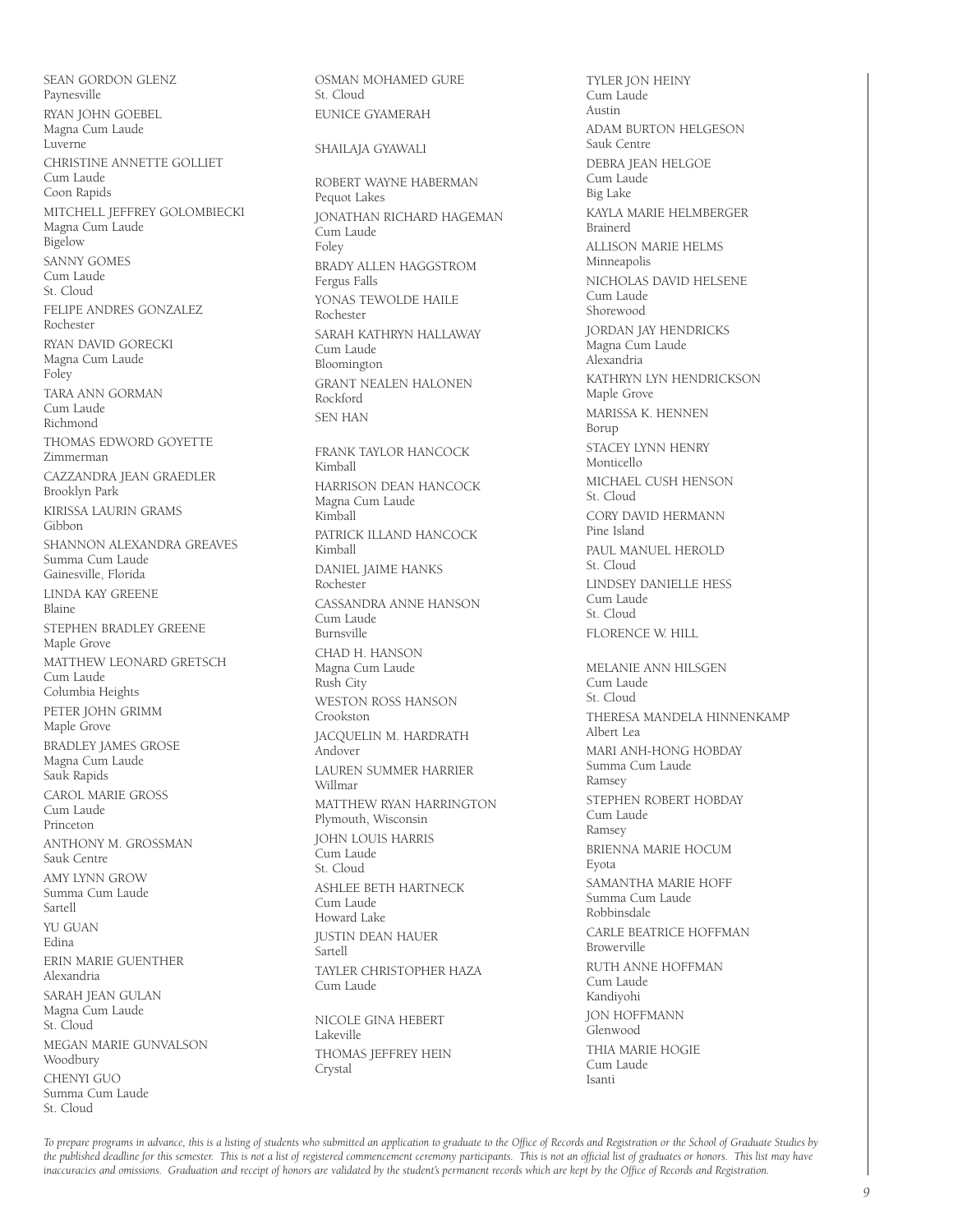JEANNIE ELIZABETH HOLLISTER Cum Laude Princeton KJERSTI MARIE HOLSTAD Walker AARON R. HOLTHAUS Monticello NICOLE M. HONER St. Stephen SCOTT PATRICK HORVATH Eagan MATTHEW R. HOVERSON Rogers MARIE MAE HOWE Big Lake ISAAC MILES HUBBARD Richmond ANDREA MARIE HUBBELL Isle AMY LYNN HUGHES East Bethel ABSHIR MOHAMMAD HUSSEIN St. Paul EMILY LEONE HUTTER Magna Cum Laude Delano PATRIC JON IGNASZEWSKI Cum Laude Alden TYLER CURTIS ILLIKAINEN Plymouth ANGEL KELLY JACKSON Delano WARDA JAMES-HESTER Magna Cum Laude Monticello MATTHEW A. JANZEN St. Cloud MELISSA MARIE JEAN St. Michael KYLE CRAIG JENNER Benson JESSICA LYNN JENSEN Pierz KIRSTEN LINNAE JENSEN Summa Cum Laude Brainerd TENA LEE JOHNSHOY Starbuck AARON LEE JOHNSON Summa Cum Laude Andover ASHLEY ANNE JOHNSON Cum Laude Sauk Rapids CHRISTOPHER MICHAEL JOHNSON Brooklyn Park COREY SCOTT OWEN JOHNSON Maple Lake DAVID ARTHUR JOHNSON Magna Cum Laude Sartell

HERSCHEL TRUMAINE JOHNSON Minneapolis JENNA JO JOHNSON Milaca JOSHUA ADAM JOHNSON Burnsville KATHRYN ROSEMARY JOHNSON St. Anthony KATIE MARIE JOHNSON Summa Cum Laude Ramsey KELLY MARIE JOHNSON Magna Cum Laude Cushing KELSEY RAE JOHNSON Cum Laude Prior Lake TIMOTHY DANIEL JOHNSON Summa Cum Laude Elk River ASHLEY MARIE JOHNSTON Richfield REBECCA SUE JORDAN Wayzata TIFFANY RENEE JORDAN Mahtomedi ASHISH RAJ JOSHI Summa Cum Laude Lalitpur, Nepal SUNNY DHOJ JOSHI St. Cloud CHRISTOPHER D. JOST Milwaukee, Wisconsin ABDOU CAILILE KABORE St. Cloud MOHAMED KOBORE St. Cloud TOUSSIDA JUDITH FRANCOISE KABORE Cum Laude St. Cloud SHANNON LINDSAY KACKMAN Magna Cum Laude Ames, Iowa MEREDITH A. KACZOR Cum Laude St. Augusta MELISSA MARIE KAHMEYER Waconia SHRISTI KARANJIT Kathmandu, Nepal AMIDA KARIBURYO St. Cloud DANIEL J. KARKEE St. Cloud CHRISTOPHER ALBRECHT KATHKE Magna Cum Laude Laporte SARAH MARIE KAUFMAN Holdingford SAMJANA KC St. Cloud

GRANT MICHAEL KEELEY Magna Cum Laude St. Cloud ABBEY LYNNE KEHLER Magna Cum Laude Moorhead KENDRA MARIE KELASH Foley SUSAN KAY KELLY Garfield CALVIN W. KERKHOFF NOEL HONG KERN Cum Laude St. Cloud SENG KIAT KHOR Petaling Jaya, Malaysia JACOB L. KIFER Foley ASHLEY SARAH KIFFMEYER Becker KATIE ROSE KIMMAN Magna Cum Laude Pierz JACQUELINE JEAN KLAPHAKE Melrose ALICIA MAE KLEIN Cum Laude Buffalo ASHI FY LAUREN KLEIN Cum Laude Big Lake JACOB FREDERICK KLEIN Avon AMANDA R. KLEINSCHMIDT Cum Laude Sauk Rapids LUCAS JOHN KNESE Sauk Rapids EVAN CHARLES KNUDSEN Plum City ASHLEY RAE KOESTER Coon Rapids JERI MARIE KOVARIK JACOB CHARLES KRAUS-SCHLICHTMANN Cum Laude Ham Lake KATELYNN MARIE KRESSIN Cum Laude Breckenridge BRIAN CHARLES KRIPPNER St. Joseph NANDINI KRISHNAMOORTHI Hutchinson AARON EDWARD KROOK Coon Rapids ANTHONY J. KUBES Cum Laude New Prague

JORDAN RICHARD KUIPER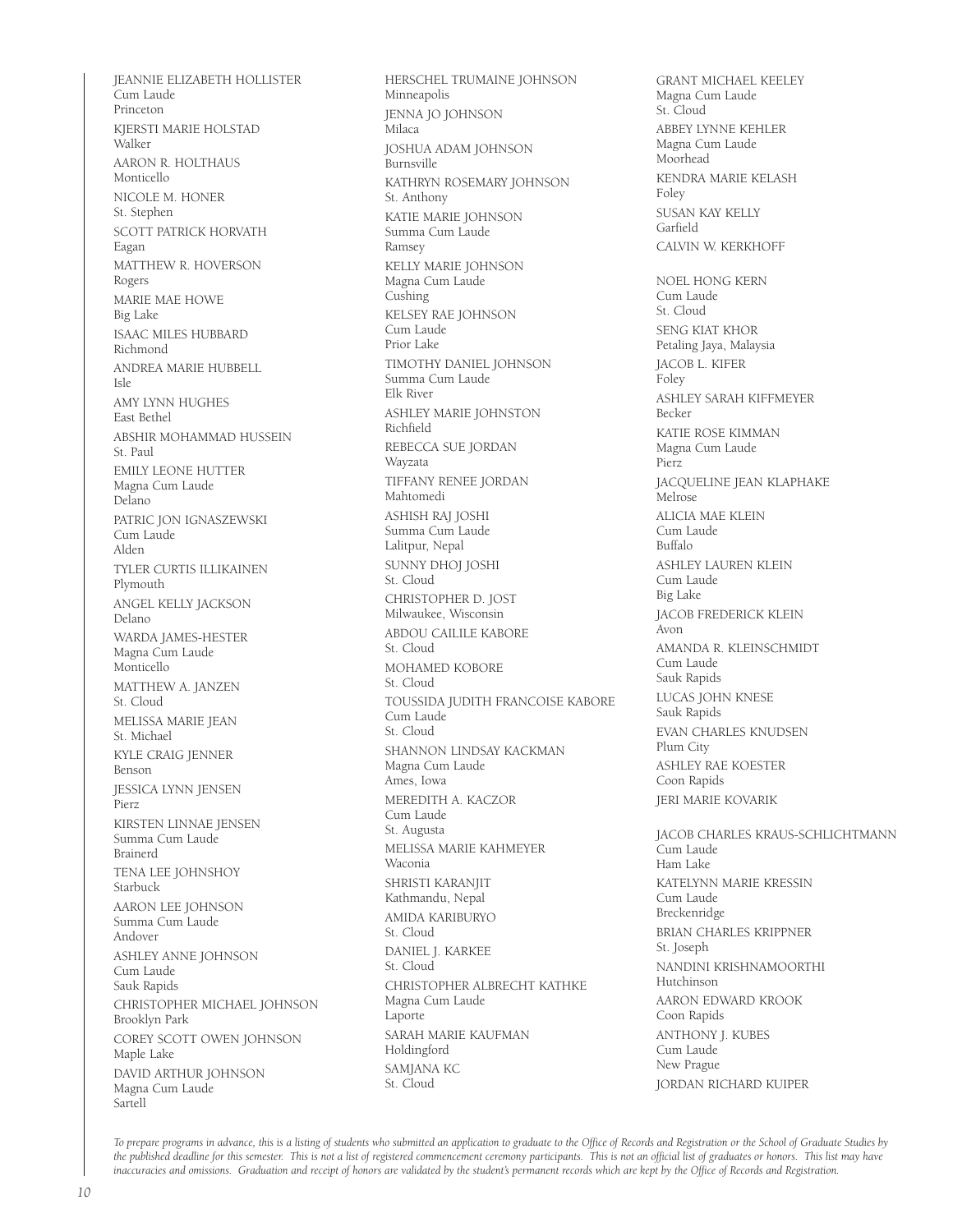Summa Cum Laude Buffalo YEJUR SINGH KUNWAR Cum Laude St. Cloud JESSICA LYNN KURTH Watertown, Wisconsin TRISTA MARIE LAFONTAINE Sartell CHESTER RAY LAHR Cum Laude St. Cloud BRETT D. LAHREN Magna Cum Laude St. Cloud TENZIN JANGCHUP LAMA St. Cloud CODY A. LARSON Coon Rapids TRENT LUCAS LARSON St. Cloud ANTHONY JOSEPH LATOURELLE Cum Laude ROBIN ELSA LAUDENBACH Magna Cum Laude Sartell ERICA ROSE LAWRENCE Elk River PATRICK JOSHUA LAXEN Chaska BRENDAN THOMAS LAYER Minneapolis BRIANNA KAY LECHNER STEPHANIE ANNE LEEDAHL Magna Cum Laude Sauk Rapids WYE HOU LEM Cum Laude Sugar Land, Texas DANIELLE RAE LEMIRE Cum Laude Becker LAURA MARIE LENIUS Moorhead NICHOLAS ALEXANDER LENZ Lake Crystal CHRISTINA ROSE LEONARD Cum Laude  $B<sub>u</sub>$ ffalo ALEXANDER LEWANDOWSKI Sauk Rapids DAVID PETER LEWANDOWSKI Bloomington VICTORIA LEE LIBERTINI Cum Laude Mendota Heights SARAH ANN LICHY St. Cloud

JEANA M. KUNKEL

KARYN RENEE LIEBSCH Summa Cum Laude Osseo CARI AMANDA LIESER Magna Cum Laude St. Martin RYAN JAMES LINDEMAN Marshall KATHRYN ANN LING **Hastings** DONG LIU St. Cloud DAVID A. LIVISKIE Albertville KYRA RAYE LOCH St. Cloud VERONICA MARIE LOCH Magna Cum Laude Maple Lake LYDIA M. LOGAN St. Cloud SHAYLA CAROLINA LOMENDA Lakeville ZACHARY B. LOO Cum Laude DANIEL JON LOTHERT Redwood Falls HEATHER ROSE LOUKUSA Cum Laude Rogers BRITTANY ANN LOXTERCAMP Cold Spring GRANGER MARK LUBICH Bay City, Wisconsin SEAN ANDREW LUNDEEN Cum Laude Sartell VERA GESARE LWANGA Magna Cum Laude St. Cloud DUACH RUOT MACH St. Cloud JACOB JOHN MACHACEK Cum Laude Eagan KRISTI JO MACY Osseo ENEREIDA MAGALLANES-WEEKS Summa Cum Laude Willmar ROBET MAHARJAN St. Cloud MARISSA M. MAIERS Hutchinson ANDREA JOY MALMBERG St. Cloud ANDREW MICHAEL MALONEY Maple Grove HEATHER NICOLE MANDERSCHEID Summa Cum Laude Pipestone

KRISTY BLU MANN Cum Laude Miami, Florida ZAINAB MANSARAY Cum Laude Elk River CORY JAMES MARRIER-LEPPANEN Cum Laude Grand Rapids JACKIE LYNN MARSTEIN Browerville LAUREN NICHOLE MATHENA Magna Cum Laude Rogers MICHAEL JOHN MATHIAS Oakdale BLAKE BRIAN MATTSON Maple Grove GRETCHEN MARIE MAUE Dayton ANGIE JEAN MAURER Summa Cum Laude Brainerd KRISTI LEIGH MCCALLSON Hastings DAVID WILLIAM MCCOY **Tracy** AIMEE MAREE MCDOWALL Summa Cum Laude St. Cloud ELI JOSEPH MCELWAIN Andover EDEN MARIE MCKEE Cum Laude Big Lake CAITLIN MARY MCSWEENEY Plymouth MEGHAN A. MEHAFFEY Dayton NATHANIEL DALE MEISSNER St. Paul ALYSSA ANNMARIE MELLON Luck, Wisconsin BLAKE DONALD MENDELSON Delano DOMINIC RICHARD MESSINA Maple Lake STEPHANIE M. MEUWISSEN Victoria ADAM EDWARD MICHALICEK Maple Lake BRADY AARON MICKOLICHEK Cum Laude Hutchinson DANIELLE R MIDDLETON Princeton KEVIN J. MIES St. Cloud CHASE A. MILLER Cum Laude Hutchinson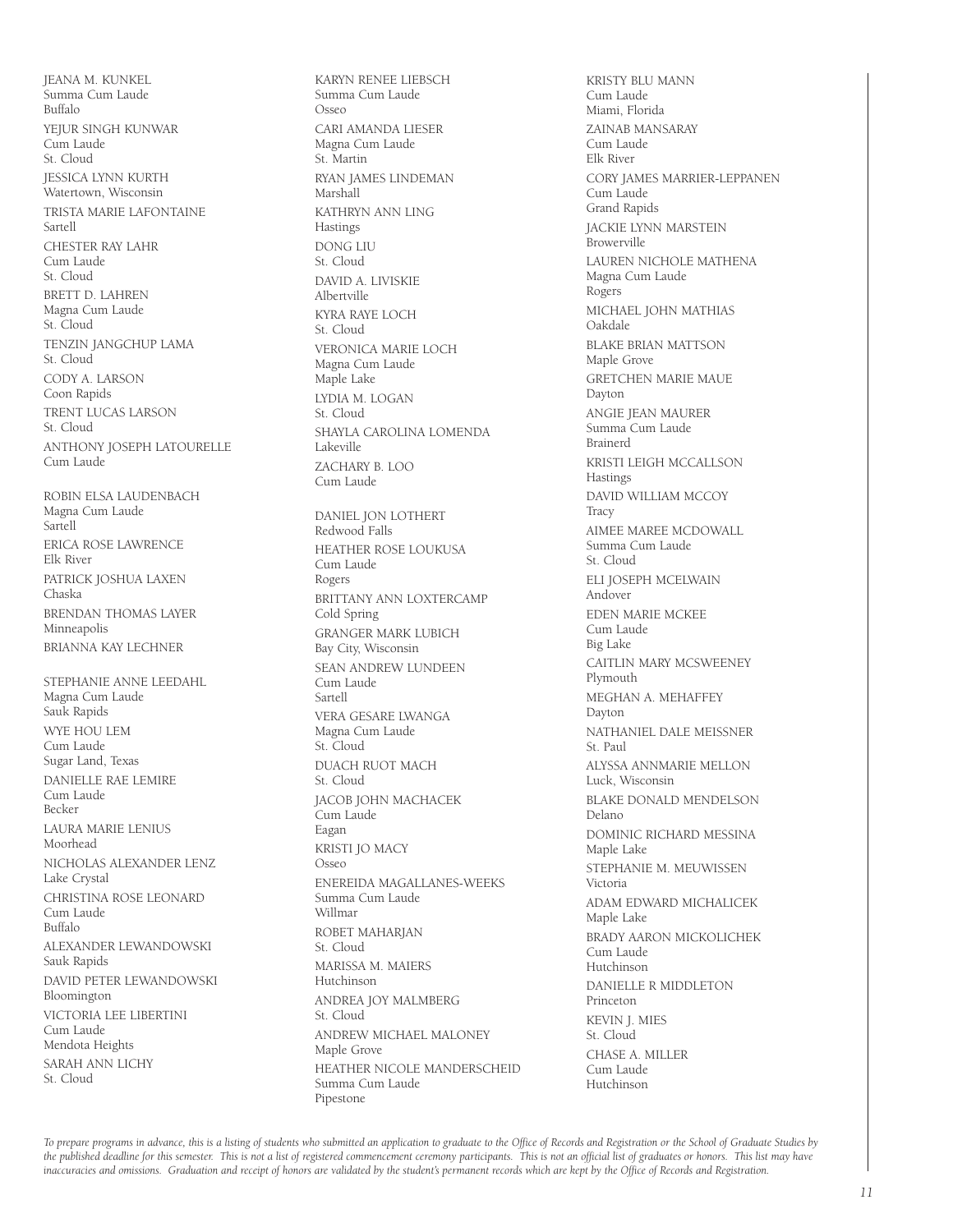JEREMIAH JONATHON MILLER Rice JEREMY SCOTT MILLER Summa Cum Laude Grasston TYLER DANIEL MILLER Champlin AMANDA JO MISHLER Cum Laude Lino Lakes MOHAMED HUSSIEN MOHAMUD St. Cloud KATELYN HELEN MOLANDER Rogers JOY CATHERINE MOONEY Summa Cum Laude Little Falls ANTONIO MORENO Magna Cum Laude Los Angeles, California TIFFANY L. MORGAN Summa Cum Laude Monticello CYNTHIA EDITH MORQUECHO Laredo, Texas LAURA ANN MORRISON Plymouth DAN LEROY MORROW Alexandria SK RAGIB ALIMUL MORSHED Woodbury KIUMARCE FARIZHENDI MORTEZAEE AMY JOANNE MOSCHKAU Cold Spring CASONDRA LEE MROZEK Inver Grove Heights SARAH JANE MULROY Summa Cum Laude Pillager LAURA ANNE MUNSTERMAN Granite Falls THOMAS A. MURRAY Magna Cum Laude Plymouth TYLER LEE MYERS Cum Laude Mountain Lake MIRELA NAKICEVIC Minneapolis KAYLAN MARIE NELSON Magna Cum Laude Foley MOLLY JEAN NETTELL Cum Laude Devils Lake, North Dakota KELSEY M. NEWLING Pierre, South Dakota SAMANTHA N. NEWMAN Robbinsdale EJIRO ELQANAH NEWTON-DENILA Lagos, Nageria

JOHN SCOTT NIELSEN Corcoran LISA ANN NOLAN Albertville DAVID PAUL NORDSTROM Coon Rapids MICHAEL JAE NORGREN Big Lake DANIEL JOHN NORRBOHM Brooklyn Park CAROLINE NORTH Sherburn EMILY A. MUELLER - NORTHENSCOLD Buffalo HANNAH ELIZABETH NOSKA Albany JENNIFER LYNN NOVALANY Crystal N'WIA HOMA GENEVIEVE NYAMEKEH St. Cloud KAIA M. NYBERG Cum Laude North Branch MEGAN ELIZABETH NYLANDER Cum Laude Big Lake HUGH JAMES O'BRIEN Minneapolis NICOLE M. O'HOTTO Cum Laude Pierz KERRY MAIRE O'LEARY St. Joseph KELLY ANN O'ROARK Albany JACOB HANSEN ODDEN Cum Laude BRIAN JESSY ODUGUWA BRYCE WILLIAM OFFORD Coon Rapids ENAMIDEM CELESTINE OKON Lagos, Nigeria KATIE MARIE OLAFSON Summa Cum Laude **Tracy** EMMA OPAL OLESEN Cum Laude AMANDA ROSE OLSON St. Cloud MEGAN ELIZEBETH OLSON Foley SAMUEL KIRK OLSON Long Prairie JOSEPHINE BOSIBORI OMBASO ELIZABETH MARIE OMDALEN Coon Rapids LAURA BONARERI OMOKE St. Cloud

LUAL ALAL OMOT St. Cloud WEI ZHEN ONG Magna Cum Laude Johor, Malaysia SIERRA ELAINE ORTH St. Cloud JOSHUA ALLEN ORTMANN Buffalo ALEX OSTER Summa Cum Laude St. Cloud JONATHAN PATRIK OTTE St. Cloud AMANDA MICHELLE OTTO Magna Cum Laude Elk River CHRISTINA LYNNE OVALL St. Francis AUGUY MARISE OYOUBA Brazzaville JESSICA ASHLEY PACZOSA Cum Laude Inver Grove Heights BRADLY V. JOSEPH PADGETT Buckley, Washington RAJENDRA PANDEY St. Cloud EVAN SCOTT PARKHOUSE Warroad DANIELLE ELIZABETH PATTEN Princeton STEVEN NICHOLAS PAWELSKI Cum Laude RYAN STEPHEN PEKA Rice JUNYI PENG Summa Cum Laude ASHLEY LYNN PETERNELL Cum Laude Rice ESTHER A. PETERS Cum Laude St. Cloud AMANDA DIANE PETERSON Cum Laude Eden Valley DEREK SCOTT PETERSON Summa Cum Laude Staples JAMIE ANN PETERSON Brooklyn Park MARY MELISSA PETERSON Plymouth SAMUEL BYRON PETERSON Virginia SARAH JEAN PETERSON Summa Cum Laude Minneapolis ELI AMOS PETTY

Wahkon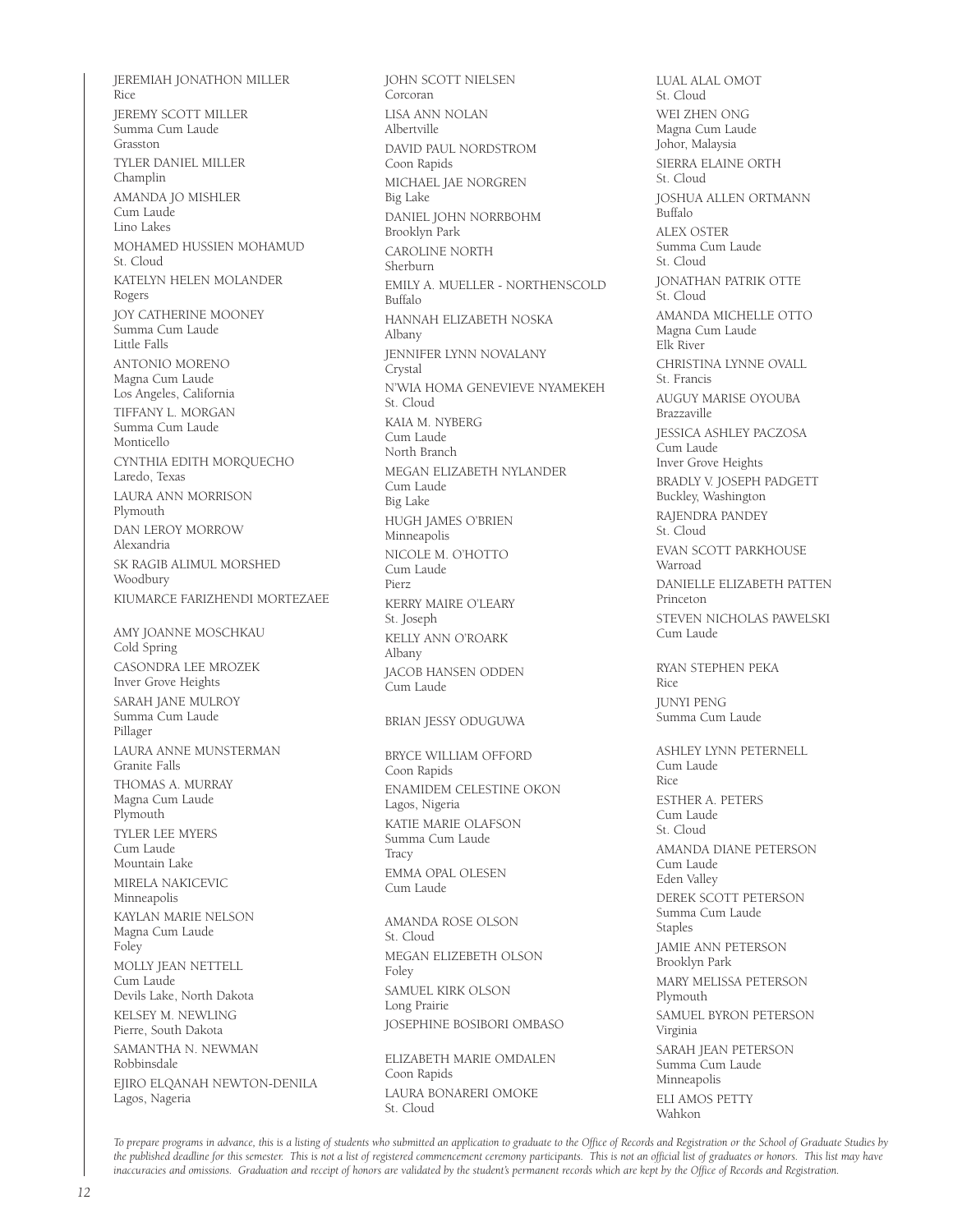JORDAN MATTHEW PEYTON St. Cloud MEGAN M. PFANNENSTEIN Rockville TERESA NOEL PFOHL Cannon Falls ANDREW J. PHAM Faribault SARAH CHRISTINE PHILIPPI Sartell CORY SCOTT PIECEK

MICHON ELYSE PODGORAK Magna Cum Laude Brooklyn Park JOSHUA TIMOTHY POEPPING Melrose RILEY ALAN POHLMAN Cum Laude Lakefield ALISSA MARIE POLCHOW Magna Cum Laude Mora BRYAN JEFFREY POLLOCK St. Francis HEATHER LYNN POPP Royalton NATALIE SUE POTVIN Brainerd MATTHEW RICHARD POWELL St. Cloud BIGYA PRADHAN Kathmandu, Nepal UMESH PRAJAPATI Nepal YTHAN J. PRATT Andover NATALIE LYNN PRELL

TRAVIS JOHN PROSHEK Cold Spring TRAVIS JOHN PRZYBILLA

JONATHAN SCOTT PULJU Cold Spring MEGAN ELAINE RADMER Eagan JENNIFER MARIE RAHN Magna Cum Laude Grey Eagle DESTINEE MARIE RAITEN Elroy, Wisconsin MELISSA M. RAJKOWSKI

Magna Cum Laude Ouray, Colorado JAMES MICHAEL RAMSDELL

Magna Cum Laude Rice KAMLESH RANABHAT

Pokhara, Nepal AMOOLYA JAYACHANDRA RAO Muscat, Sultanate of Oman

Magna Cum Laude St. Cloud ISAAC DAVID REGO Cum Laude St. Michael ASHLEY ELAINE REHAK Brooklyn Park TIMOTHY CONRAD REHAK JR. Forest Lake CHRIS R. REIGSTAD St. Cloud RYAN MICHAEL REILLY Rush Lake ALYSSA ANN REINHOLZ Avon DEREK GREGORY REINKING Elk River KAYLA BETH RENGEL St. Cloud SAMUEL M. RENTZ Magna Cum Laude Buffalo RANDALL JAMES RESZEL Richmond KEVIN D. REVIER Summa Cum Laude Sartell ERIN KATHLEEN RICE Cum Laude Norwood Young America JOSHUA STEVEN RICHARDSON Magna Cum Laude Foley SAMANTHA L. RICHARDSON Summa Cum Laude Waunakee, Wisconsin REBECCA ANN RICHEL Summa Cum Laude St. Cloud KRISTIE A. ROACH Cum Laude Little Falls KYLE JOSEPH ROBECK Magna Cum Laude Albertville JACOB ROY ROBERTS Jordan SANDRA ELISA ROBINSON St. Cloud JODY ROCHELEAU Summa Cum Laude Cokato STEPHANIE MARIE ROCKWELL Cum Laude Brooklyn Center COURTNEY LYNN ROGGE Magna Cum Laude Minneota ERIK D. ROGNESS Buffalo

DENA LORA REBISCHKE

RYAN CORNWALL ROHLING Magna Cum Laude Sartell NANCY ANN ROLSTAD Magna Cum Laude Clear Lake JOHN DAVID ROOS Magna Cum Laude Worthington JACK DOUGLAS RUHLAND Eden Valley NYRE NECHELLE RUSSELL St. Paul JASON B. RUUD Andover LESLY MAE RUZICKA Hutchinson BENJAMIN LEE RYMER Magna Cum Laude Blaine ANGELA L. SAARI Cum Laude Coon Rapids CHRISTINE ANN SAKRISMO Twin Valley HEIDI JEAN SAKRISMO Twin Valley TIANNA ROSE SALONEK Springfield CARA ANN SANBORN St. Cloud JUSTINE KATHERINE SANBORN Elk River DANESSA SUZANNE SANDMANN Cum Laude Barron, Wisconsin KAMAL SAPKOTA St. Cloud PUSPAK SAPKOTA Cum Laude Kathmandu, Nepal CORY JOSEPH SATERSMOEN Magna Cum Laude Belle Plaine LINDSEY KATHERINE SATHER Eden Prairie SARA ANN SBRAGIA North St. Paul JILL ELIZABETH SCHAEPPI Cum Laude St. Paul Park THOMAS M. SCHECK Beach Park, Illinois SALLY JEAN SCHENDEL Brooklyn Park AMANDA RAE SCHERMANN Magna Cum Laude Silver Lake CATHERINE ANN SCHINDLER Brainerd CHELSEA JO SCHLECHT Cum Laude Elk River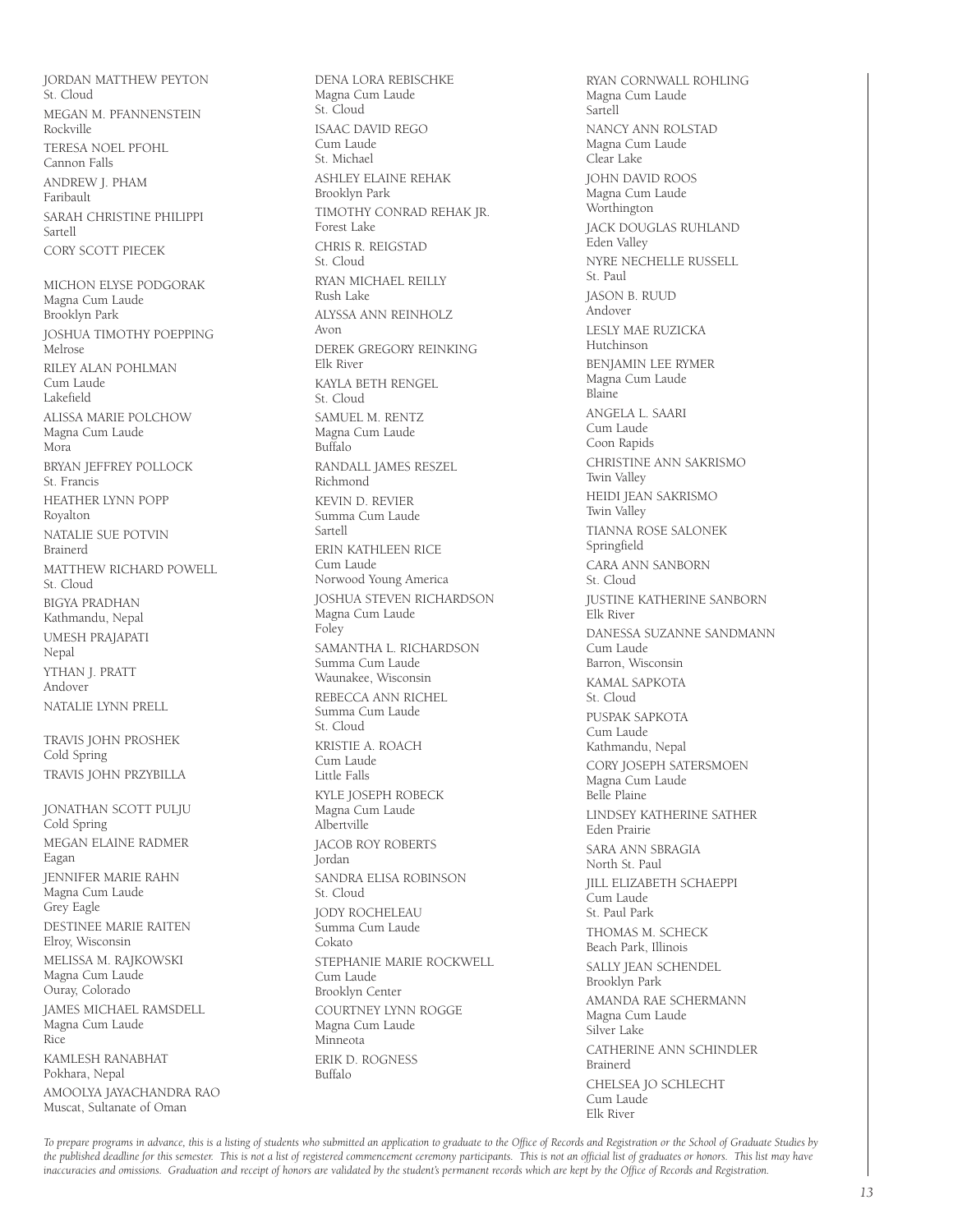SAMANTHA JO SCHLECHT Hutchinson LORI JEAN SCHMANDT Hutchinson ELIZABETH LOUISE SCHMITT Avon KATELYN ELIZABETH SCHMITT Cum Laude AMANDA MARIE SCHMITZ Summa Cum Laude Montrose KORENE JOY SCHMITZ Summa Cum Laude BRENT DEREK SCHOEPF St. Cloud KAYLA NICOLE SCHOLL Cum Laude Little Falls CARL PHILIP SCHROEDER Magna Cum Laude Bloomington LINDSEY JOY SCHROEDER Cum Laude Watertown CARRIE LYNNAE SCHULZE Buffalo JAYSON ROBERT SCHUMANN Champlin HOLLY NOEL SCHUTTE Dawson AMY LEE SCHWAB Hanover JOSEPH JAMES SCHWARTZ St. Cloud MATTHEW J. SCHWARTZ Summa Cum Laude Lino Lakes CAITLIN MARIE SCOTT Buffalo MARC WILLIAM SCOTT Oakdale JAEL SEGURA Cum Laude Eagan KATIE MARIE SEIFERMANN Cum Laude St. Cloud ADAM JOSHUA SHAFFER Magna Cum Laude Dubuque, Iowa BENNETH S. SHEELEY Magna Cum Laude Plymouth RACHEL KAY SHEMON Magna Cum Laude Maple Grove KELSEY JEAN SHEPHERD Prior Lake PARIKSHA SHRESTHA

RAJU SHRESTHA Summa Cum Laude San Antonio, Texas BENJAMIN P. SIEDOW Cottage Grove TIMOTHY JOHN SILVER Cum Laude Plymouth KATRINA LYNN SILVERDAHL Blaine RAJIV SITAULA Kathmandu, Nepal AMBER STAR SIXBERRY Big Lake ANTHONY JOSEPH SKOW Cum Laude Coon Rapids ASHLEY LYNN SMITH Cum Laude Maplewood CASIE L. SMITH Summa Cum Laude Brewster JAMIE LYNNE SMITH Bloomington MADISON KAY SMITH Magna Cum Laude Maple Grove MICHELLE C. SMITH Champlin PAIGE JEAN SMITH Cum Laude St. Cloud TODD WILLIAM SMITH Sartell CHRISTOPHER SOKOLOSKI Cum Laude St. Cloud LINDSEY ANN SOSHNIK Austin TIMOTHY JAMES SPOHN Coon Rapids MICHELLE MARIE STACK Elk River SARAH L. STALKER Cum Laude Hudson, Wisconsin MEGAN ANNE STANGA Minnetonka ANTHONY JOHN STAPLES Inver Grove Heights CALIE CHRISTINE STARK Mound CASEY ARTHUR STARK Fifty Lakes CARRIE MICHELLE STEFFES Cum Laude JASON JOSEPH STEIGAUF

Eden Prairie BRITTANY ANN STOERMANN Magna Cum Laude St. Cloud

WILLIAM JAMES STRAUS Magna Cum Laude Bloomington SARAH ANN STRICKER Cum Laude Champlin CHRISTOPHER DONALD STUVE Circle Pines JOHN THOMAS SUNDGREN Cum Laude Blaine ALISON KATHLEEN SUSKI Cum Laude Rogers AIMEE HELAYNE SWANSON Cum Laude New London BRUCE ALEX SWANSON Crystal CHRIS MILES SWANSON Savage JACQUELYN ESTHER SWANSON North Branch CHELSEA CATHERINE SWENSON Sauk Rapids ERMIAS KETEMA TAMIRE Summa Cum Laude Rochester MIN MEI TAN Summa Cum Laude Kuala Lumpur, Malaysia CHUOL BUOR TANG St. Cloud AARON JAMES TAVARES Minnetonka JENNIFER LYNN TEAL Cass Lake JENA M. TELECKY Magna Cum Laude Hutchinson COURTNEY ROSE TEPFER Olivia ADE ADANE TEREFE Robbinsdale JASON CHEW KIT THAM Summa Cum Laude Kuala Lumpur, Malaysia OM HARI THAPA Cum Laude St. Cloud MATTHEW ALLAN THEIS Summa Cum Laude Eden Valley JAMISON L. THIEL Magna Cum Laude Lester Prairie KELLY MARIE THIESSEN Magna Cum Laude Plano, Texas KELSIE RAE THIRY Stanchfield RAFITO LORENZO THOMAS St. Cloud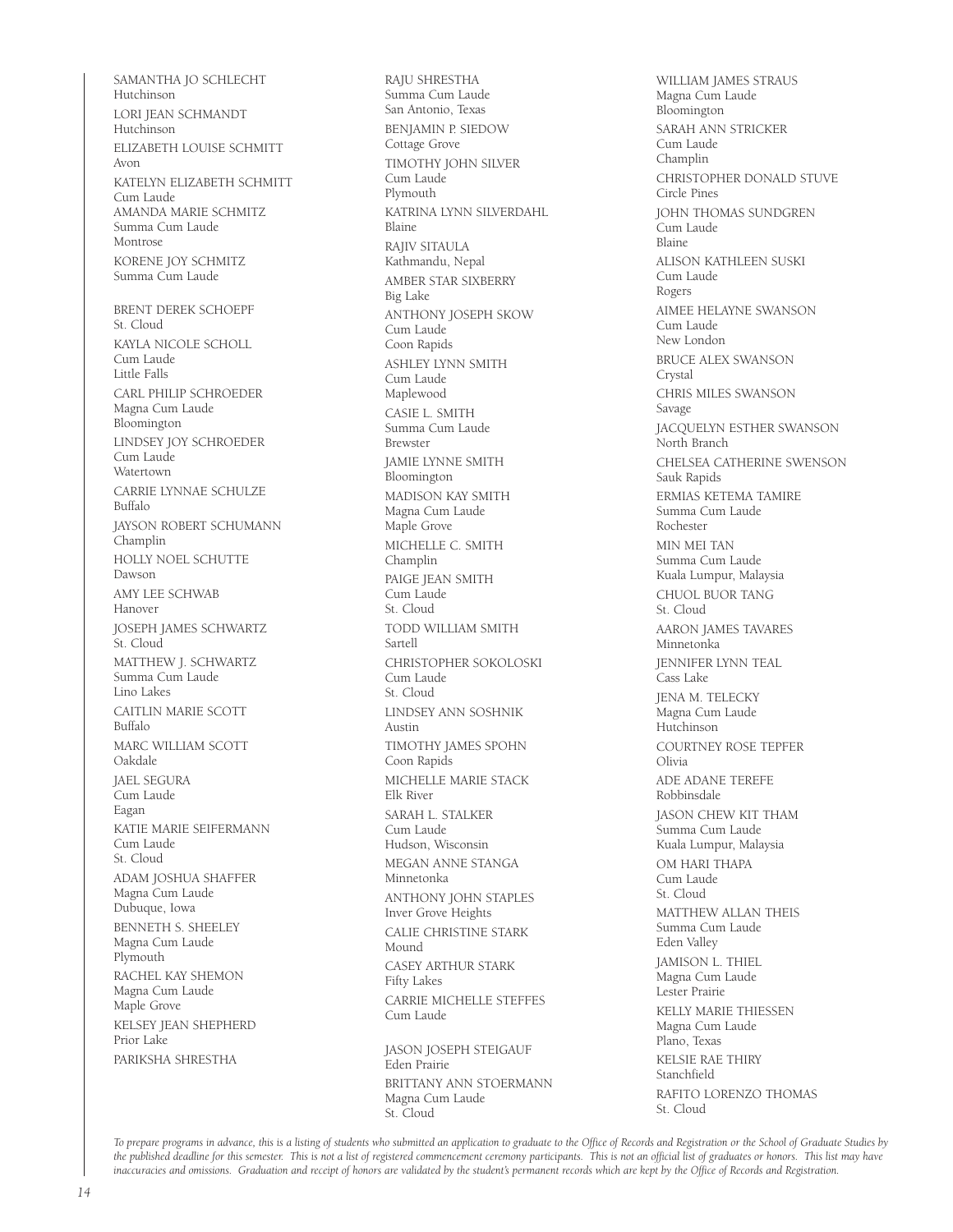KRISTINE LYNNE THOMPSON South St. Paul MARCUS RICHARD THOMPSON Cum Laude Becker KELSEY ROREM THORSON Robbinsdale HANGNILE NATHALIE OLGA TIAWARA KATELYN ELIZABETH TISCHER Lakeville KATHLEEN MARGARET TOENSING Brooklyn Park PAIGE NOEL TOKARCZYK Cum Laude St. Cloud KYLE ELI TOLKKINEN Dassel JESSICA ANN TONNELL Cum Laude Clear Lake MICHELLE SUZAN TORKELSON Cum Laude St. Cloud SARA LYNN TOTZKE Cum Laude Milaca CASEY EDWARD TRENBERTH Cum Laude Hibbing NATHAN WILLIAM TRINKLEIN Cum Laude Portland, Oregon WHITNEY ELISE TROCKE Cum Laude Arlington GENA MARIE TROPPMAN Monticello VALERIE JEAN TRULSEN Summa Cum Laude Buffalo DOUGLAS HAROLD TUCKER Eden Prairie GRETCHEN MARIE TURNBULL Cum Laude White Bear Lake KRISTINE DEE TURNER Lakeville JANEE REGENE UDALLA Summa Cum Laude Elk River MELISSA MIA UNGLAUB Monticello DANIELLE MARIE VANDERLINDE Cum Laude Watertown AUTUMN L. VANEMMERIK Maple Grove KA VANG Brooklyn Center KA VANG Hutchinson

JADE MARIE VARNER Cum Laude Buffalo DAVID JAMES VETH Cold Spring JOSHUA ANTHONY VICTORIAN MARK PAUL VIESTENZ Magna Cum Laude Watertown NICOLE MARIE VILMO Cum Laude Lakeville MARINA Y. VI ASOVA Summa Cum Laude St. Cloud JOSHUA KENNETH VOSS Rice LINDSAY LEIGH VRBA Magna Cum Laude Morris MATTHEW PAUL WAGGONER Cum Laude Lakeville AMY ROSE WALDORF Melrose ANASTASIA LEIGH WAMSTAD Shoreview JENNA LYNN WARMAN Cum Laude St. Cloud KERI LYNN WEBER Magna Cum Laude Big Lake DANIEL JOHN WEIDNER St. Cloud AMANDA ANSULIS WEISSNER Magna Cum Laude Shorewood AMANDA ROSE WELLE Magna Cum Laude St. Cloud KAYCE L. WENDLAND New Ulm KRISTEN LEIGH WENISCH Anoka JEFFREY C. WERDER Browerville EMELIA B. WESTERBERG Magna Cum Laude Clearwater ELIZABETH MARIE WESTERHOFF Summa Cum Laude Cold Spring ERIK WARREN WESTIN St. Cloud JACOB SCOTT WIDMYER Magna Cum Laude Hugo JUSTIN DEAN WILCOX Eden Prairie

EMILY ANN WILLIAMS Magna Cum Laude St. Cloud DANIELLE ELIZABETH WILSON Big Lake JENNIFER ROSE WIMMER Pierz JOSEPH ALBERT CHESTER WINCH Magna Cum Laude Chisago CASSANDRA JO WINDSCHITL Sleepy Eye KATHERINE LYNN WINDSPERGER Cum Laude Ramsey BROOKE JOAN WINTER Elk River ROBERT WILLIAM WINTER Cum Laude St. Cloud DANIEL MITCHELL WITT Champlin SARAH JOY WITTE Ham Lake MEGAN L. WITTENBERG Magna Cum Laude Elk River GREGORY C. WOCKEN Sauk Rapids BAMNET LETAKIDAH WOLDEGABRIEL Rochester AMY JEAN WOLFE Pine City CHRISTINA ANN WOLLAK Cum Laude St. Cloud KATHERINE ELIZABETH WOOD Chaska FRANCINE ELIZABETH WOODFORD Cum Laude South Haven STACY ELISE WOOLF Cum Laude Champlin LESLEY ANN WYMAN Cum Laude Zimmerman KAYLA JEAN WYNN Deerwood BEE YANG St. Paul JEANNE LEONCE YANGA Douala, Cameroon EMILY RYAN YANISH Magna Cum Laude Princeton ANGELA LYNN YANKE Magna Cum Laude St. Cloud EMILY SUE YUREK Magna Cum Laude Silver Lake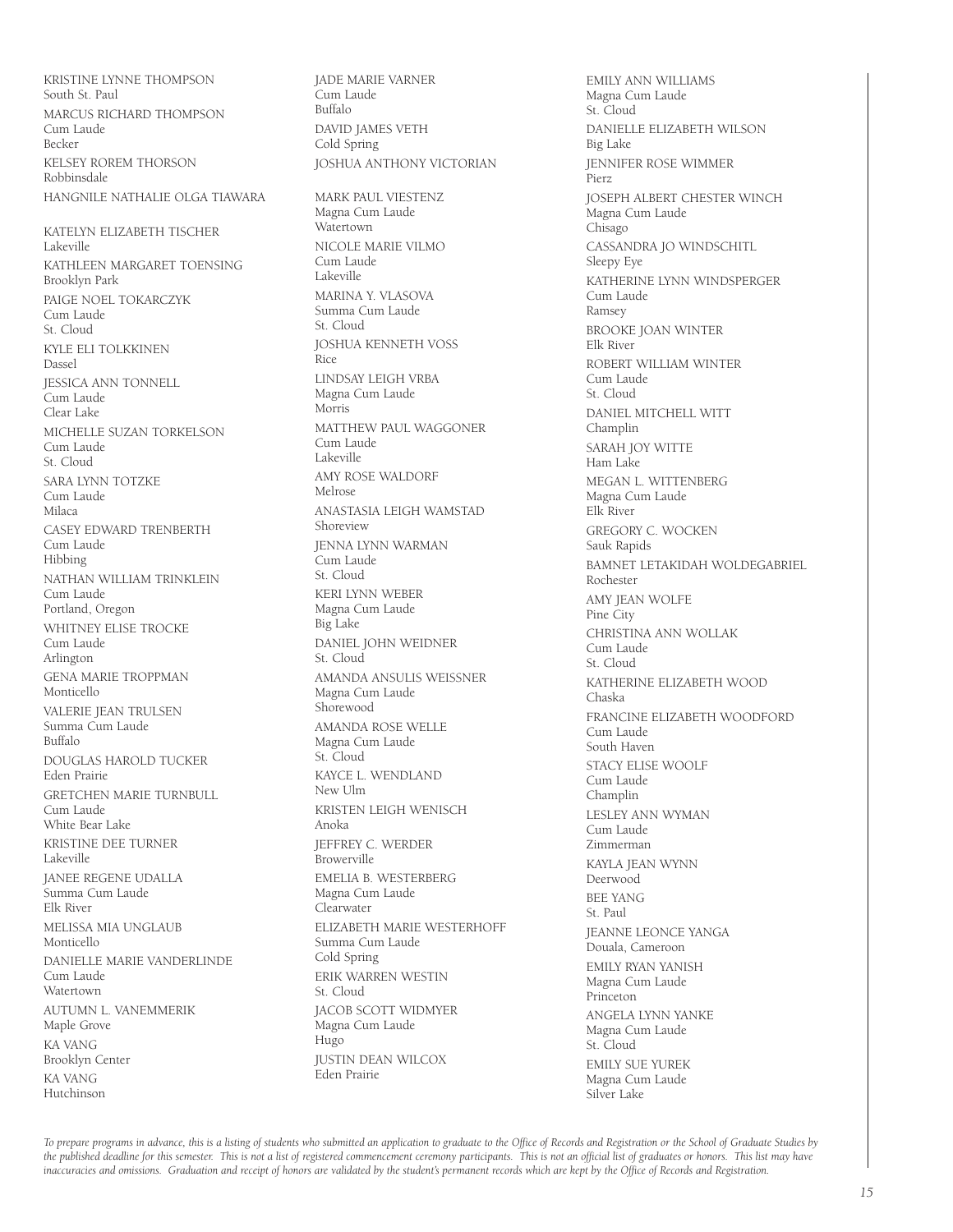MICHELLE A. ZEHOWSKI Cum Laude Swanville ANGELA MARY ZIMMERMAN Cum Laude St. Michael AIMEE LEE ZIMMERMANN Little Falls LEIGH C. ZUMBRUNNEN Summa Cum Laude Dickinson, North Dakota MALINDA THERESE ZUPPAN Cum Laude Rockford

#### Associate

MELITA ANN BERNING Albertville NICOLE BARBARA CARWELL Pierz JAYNE ELIZABETH COFFEE Milaca SARAH LYNN COVELLI St. Joseph JOCELYN MARLENE KVISTERO

SHAELYNN N. WALKER Magna Cum Laude Big Lake LAURA PRZYBILLA WOCKEN Magna Cum Laude St. Cloud BEE YANG St. Paul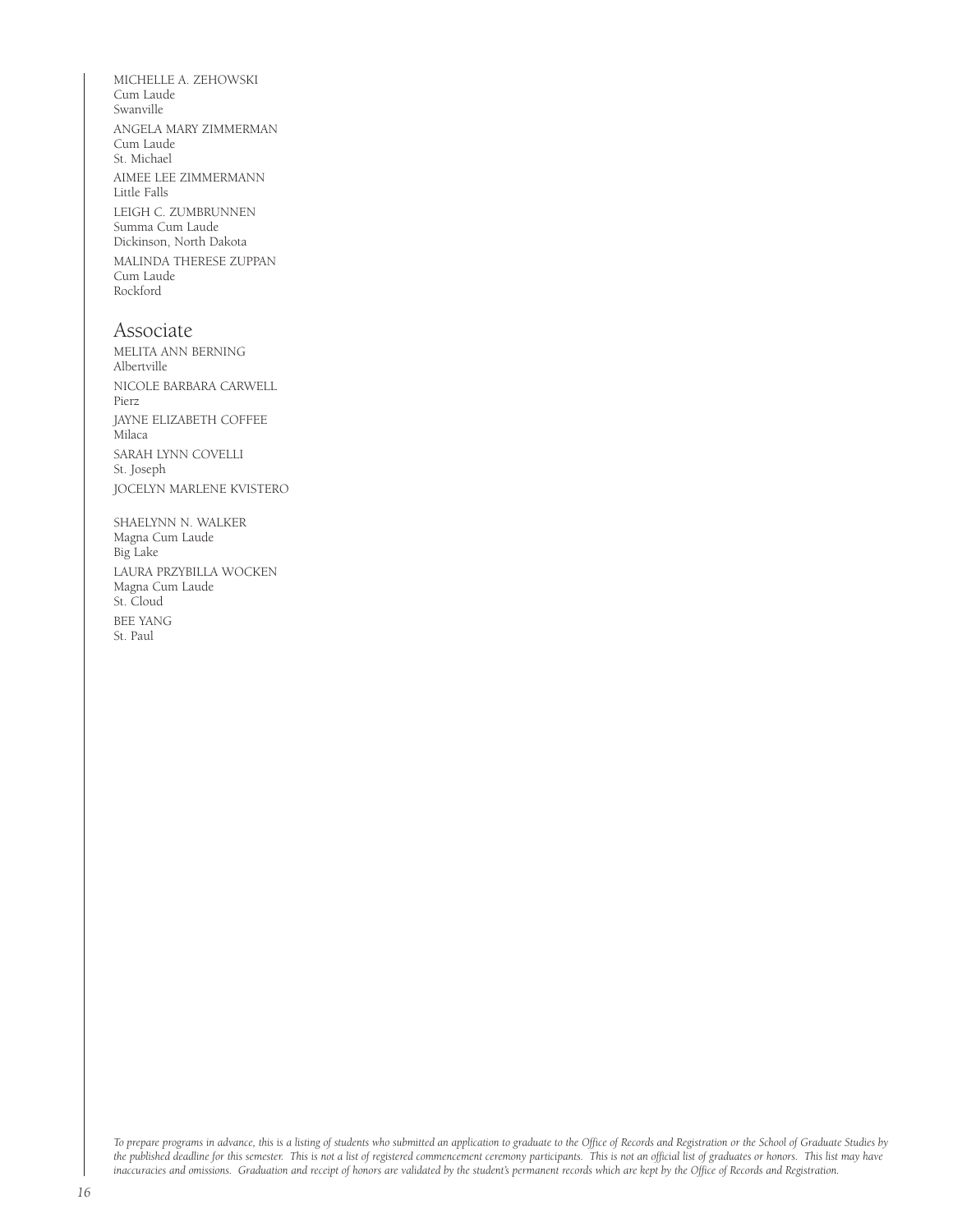The commencement ceremony as a whole affirms the value of learning to society, recognizes the cooperation of many people, on and off the campus, who have contributed to the learning enterprise and, above all, celebrates the effort and achievement (symbolized by diplomas, degrees and dress) of the graduates themselves.

#### *University Seal*

The university seal was redesigned in 2001 and portrays the cupola that sits atop Riverview Building, surrounded by oak leaves. The visuals were chosen to illustrate SCSU's long history of teacher preparation (Riverview was built to serve as the lab school for St. Cloud Normal School students to teach area children) and the university's location on the oak-crowned banks of the Mississippi River.

#### *Country Flags*

The U.S. flag is displayed in the center of the building, above graduate seating. The flags on either side of the university seal banner represent countries which host St. Cloud State University semester-long study-abroad programs: Australia, Chile, China, England, Germany, Japan, South Africa and South Korea. Additional national flags on display, as recognized by the United Nations, represent the home countries of more than 1,000 international students from 93 countries who attend St. Cloud State University. We especially welcome to St. Cloud the families of graduating international students.

#### *The Mace*

The mace originated as a staff or club used in the Middle Ages for breaking armor. It evolved into a ceremonial symbol of authority used in legislative bodies, universities, and other governmental units.

The university mace was created by David Landwehr out of the white cedar flag pole from Old Main which was built in 1875 and razed in the late 1940s. The carved designs on the mace head which are decorated with gold leaf symbolize the five undergraduate colleges of the university and were created by Merle Sykora, professor emeritus of art.

#### *The Presidential Medallion*

The presidential medallion worn by President Earl H. Potter III was created in 2002 by SCSU faculty emeritus, Dr. James Roy. This multi-dimensional medallion incorporates the SCSU seal and sits upon a plate of rhodium-plated sterling silver. The central portion of the medallion has been created from cast 14K gold and is festooned with four deep red garnet stones.

Dr. James Roy served as chair of the SCSU Department of Visual Arts from 1964-1992 and retired in 1994. Previously, Dr. Roy designed the original presidential medallion which is now housed in university archives, as well as medallions for the Chancellor of the Minnesota State University System, Metropolitan State University and Minnesota State University–Akita in Japan.

#### **T h e A c a d e m i c At t i r e**

The custom of wearing a distinctive dress for academic ceremonies goes back to the Middle Ages, when long-sleeved, hooded gowns were necessary for warmth in the unheated stone colleges. Academic costume is at present worn in the United States by persons taking part in academic ceremonies in general, at commencement ceremonies, at baccalaureate services, and at various inauguration ceremonies.

#### *Gowns*

The bachelor's gown is a relatively simple kind falling in straight lines from a fairly elaborate yoke. Its distinguishing characteristic is the long pointed sleeves. The master's gown is similar, except for the sleeves. The doctor's gown is an elaborate costume marked by velvet panels down the front and around the neck as well as by three bars of the same material on the bell-shaped sleeves.

#### *Hoods*

The greatest degree of symbolism is shown by the hood. Undergraduates here do not wear the hood. Graduate student hoods have velvet edging which indicates the area of specialization. The inside of the hood is satin and indicates by its color the college or university which granted the degree. St. Cloud State University's colors are deep cardinal red and black.

#### *Caps*

The square "Oxford cap" or mortarboard of serge or broadcloth with a stiff crown is worn for most degrees. The tassel that hangs to the side is switched from the right to the left when the degree is awarded.

#### *Tassels*

Undergraduate tassels are St. Cloud State University's colors of cardinal red and black. The tassel is switched from the right to the left when the degree is awarded. Graduate tassels indicate the degree: master of arts (white), master of business administration (brown), master of science (yellow gold), and specialist (blue).

#### *Honor Cords*

The color of the honor cord indicates the level of academic achievement: Cum Laude (red), Magna Cum Laude (silver), and Summa Cum Laude (gold).

#### **A c a d e m i c Di s t i n c t i o n**

Students who accomplish a high level of academic achievement, as reflected by their grade point average, receive distinction as follows.

| Grade Point Average: |                 |
|----------------------|-----------------|
| $3.25 - 3.49$        | Cum Laude       |
| 3.5-3.74             | Magna Cum Laude |
| 3.75 or higher       | Summa Cum Laude |

NOTE: Since programs are prepared in advance of the receipt of final grades, the listing of graduates and award recipients may, in some instances, be inaccurate. Also, in addition to GPA, there are minimum credit requirements to graduate with honors. The fact of graduation and the receipt of honors are validated by the students' permanent records which are kept by the Office of Records and Registration.

*NO SMOKING is allowed inside the building. SCSU is an equal opportunity educator and employer.*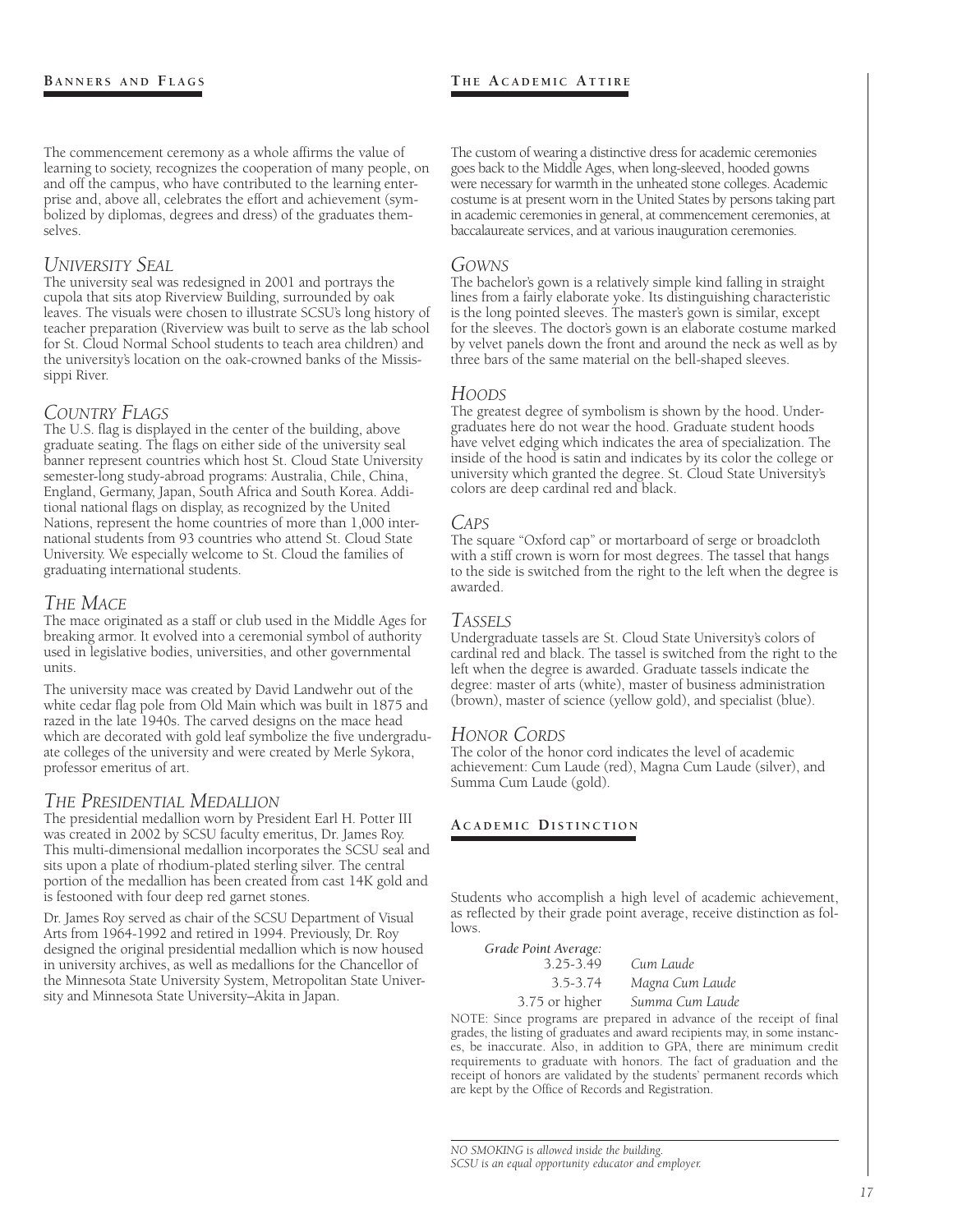# Minnesota State Colleges and Universities Board of Trustees

The Honorable Brett Anderson, *Rosemount*

The Honorable Duane Benson, *Minneapolis*

The Honorable Cheryl Dickson, *St. Paul*

The Honorable Jacob Englund, *Minneapolis*

The Honorable Clarence Hightower, *St. Paul*

The Honorable Philip Krinkie, *Shoreview*

The Honorable Dan McElroy, *St. Paul*

The Honorable Alfredo Oliveira, *St. Cloud*

The Honorable David Paskach, *Cottonwood*

The Honorable Thomas Renier, *Duluth*

The Honorable Christine Rice, *Lake Elmo*

The Honorable Louise Sundin, *Minneapolis*

The Honorable Scott Thiss, *Edina*

The Honorable James Van Houten, *Minneapolis*

The Honorable Michael Vekich, *St. Louis Park*



A MEMBER OF THE MINNESOTA STATE COLLEGES<br>AND UNIVERSITIES SYSTEM